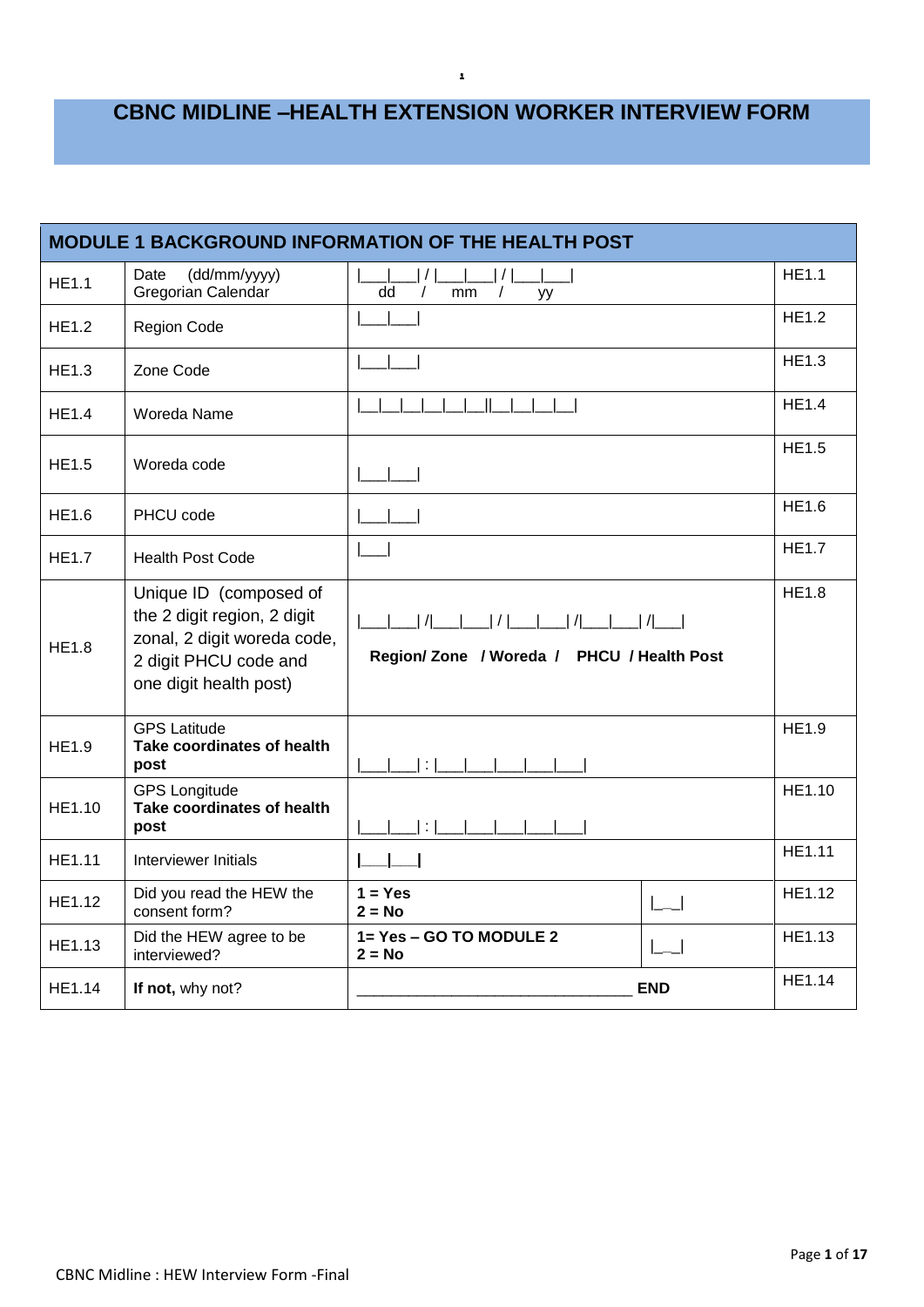## **MODULE 2: BACKGROUND OF HEW**

#### **INTERVIEWER:**

## *Thank you very much for agreeing to respond to this survey. I would first like to ask you about background and training*

| <b>HE2.1</b>          | What is your name?                                                                          |                                                                                                    |                                                         |                        | <b>HE2.1</b> |
|-----------------------|---------------------------------------------------------------------------------------------|----------------------------------------------------------------------------------------------------|---------------------------------------------------------|------------------------|--------------|
| <b>HE2.2</b>          | What is your date of birth?                                                                 | dd                                                                                                 | $yyyy$ $\vert$                                          |                        | <b>HE2.2</b> |
|                       |                                                                                             |                                                                                                    | <b>Ethiopian Calendar</b>                               |                        |              |
| <b>HE2.3</b>          | What is the number of years<br>you attended school?                                         |                                                                                                    | Write number of years                                   | Years                  | <b>HE2.3</b> |
| <b>HE2.4</b>          | Do you have any specific<br>qualification in addition to<br>HEW training?                   | $1 = Yes$<br>$2 = No - GO TO HE2.6$                                                                |                                                         |                        | <b>HE2.4</b> |
| <b>HE2.5</b>          | IF yes, specify                                                                             |                                                                                                    |                                                         |                        | HE2.5        |
| HE2.6                 | For how long have you<br>worked as an HEW (including<br>work at other kebeles)?             | Write number of years.<br>If less than one year, enter number<br>of months only.                   |                                                         | Years<br><b>Months</b> | <b>HE2.6</b> |
| <b>HE2.7</b>          | For how long have you<br>worked as an HEW in this<br>Health post?                           | Write number of years and months.<br>If less than one year, enter 00 years<br>and number of months |                                                         | Years<br><b>Months</b> | <b>HE2.7</b> |
| <b>HE2.8</b>          | Do you reside in this kebele?                                                               | $1 = Yes$<br>$2 = No$                                                                              |                                                         |                        | <b>HE2.8</b> |
| <b>HE2.9</b>          | Was a home provided to you<br>by the kebele?                                                | $1 = Yes$<br>$2 = No$                                                                              |                                                         |                        | <b>HE2.9</b> |
| HE2.10                | How many HEWs work in this<br>health post?                                                  |                                                                                                    | Enter number, including the person<br>being interviewed |                        | HE2.10       |
| <b>HE2.11</b>         | How many days a week is the<br>health post facility functionally<br>open by at least 1 HEW? |                                                                                                    | Enter number of days                                    |                        | HE2.11       |
|                       |                                                                                             |                                                                                                    | For each: $1 = Yes$ 2 = No                              |                        |              |
|                       |                                                                                             | <b>HE2.12</b>                                                                                      | Health center                                           |                        | HE2.12       |
|                       | During the weekend and public holidays-<br>where do the residents of the kebele seek        | HE2.13                                                                                             | <b>Health Post</b>                                      |                        | HE2.13       |
| medical care?         |                                                                                             | <b>HE2.14</b>                                                                                      | With HEW (at her house or<br>elsewhere)                 |                        | HE2.14       |
| Select all that apply |                                                                                             | <b>HE2.15</b>                                                                                      | Pharmacy                                                |                        | HE2.15       |
|                       |                                                                                             | HE2.16                                                                                             | <b>Traditional Healers</b>                              |                        | HE2.16       |
|                       |                                                                                             | HE2.17                                                                                             | Other - GO TO HE 2.18                                   |                        | HE2.17       |
|                       |                                                                                             | <b>HE2.18</b>                                                                                      |                                                         |                        | HE2.18       |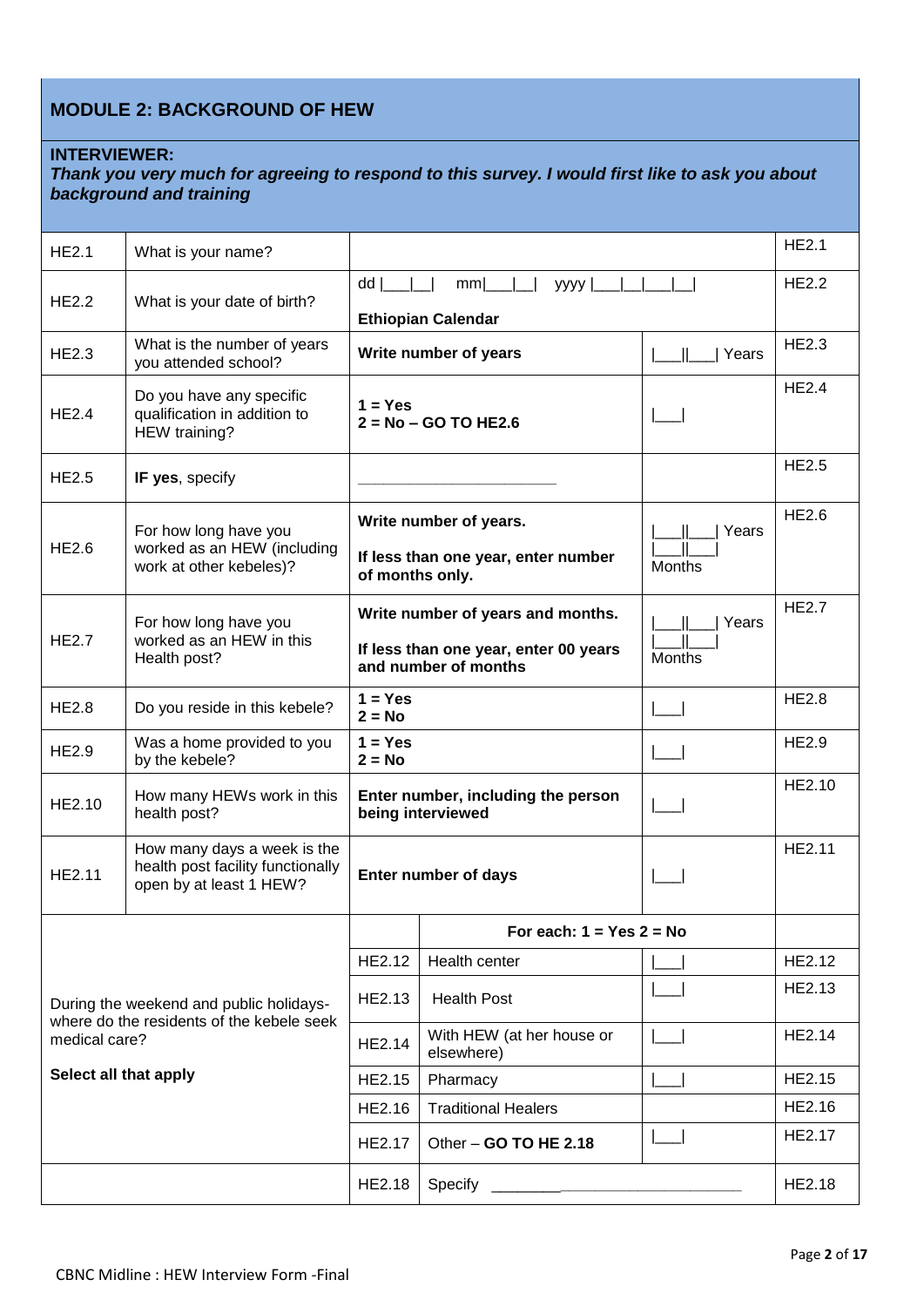## **MODULE 3: ALL HEWS KNOWLEDGE**

## **INTERVIEWER:** *I would now like to ask you some questions that relate to newborn health.*

#### **INTERVIEWER:: FOR ALL UNPROMPTED KNOWLEDGE QUESTIONS MOVE ON TO NEXT QUESTION WHEN 4 INCORRECT ANSWERS HAVE BEEN GIVEN.**

|                                                                                                         | For each: $1 = Yes$ 2 = No |                                                                                       |  |               |
|---------------------------------------------------------------------------------------------------------|----------------------------|---------------------------------------------------------------------------------------|--|---------------|
|                                                                                                         | <b>HE3.1</b>               | Deliver baby onto mother's<br>abdomen                                                 |  | <b>HE3.1</b>  |
|                                                                                                         | HE3.2                      | Dry and wrap baby                                                                     |  | <b>HE3.2</b>  |
|                                                                                                         | <b>HE3.3</b>               | Assess breathing                                                                      |  | <b>HE3.3</b>  |
| What are the main components of<br>immediate newborn care?                                              | <b>HE3.4</b>               | Delay cord clamping for three<br>minutes                                              |  | <b>HE3.4</b>  |
|                                                                                                         | <b>HE3.5</b>               | Tie and cut cord appropriately                                                        |  | <b>HE3.5</b>  |
| Do not prompt<br>Select all mentioned.                                                                  | <b>HE3.6</b>               | Skin to skin contact                                                                  |  | <b>HE3.6</b>  |
|                                                                                                         | <b>HE3.7</b>               | Initiate breastfeeding                                                                |  | <b>HE3.7</b>  |
|                                                                                                         | <b>HE3.8</b>               | Apply TTC eye ointment                                                                |  | <b>HE3.8</b>  |
|                                                                                                         | HE3.9                      | Apply chlorohexidine on cord                                                          |  | HE3.9         |
|                                                                                                         | HE3.10                     | <b>Give Vitamin K</b>                                                                 |  | HE3.10        |
|                                                                                                         | HE3.11                     | Weight baby                                                                           |  | HE3.11        |
|                                                                                                         |                            | For each: $1 = Yes$ 2 = No                                                            |  |               |
|                                                                                                         | HE3.12                     | Advice washing hands before<br>touching baby                                          |  | HE3.12        |
|                                                                                                         | HE3.13                     | Check for danger sings                                                                |  | HE3.13        |
|                                                                                                         | HE3.14                     | Check for congenital<br>abnormalities                                                 |  | HE3.14        |
|                                                                                                         | HE3.15                     | Measure temp                                                                          |  | HE3.15        |
|                                                                                                         | HE3.16                     | Measure weight                                                                        |  | HE3.16        |
|                                                                                                         | HE3.17                     | Apply TTC eye ointment                                                                |  | HE3.17        |
| What are the main components of the<br>first PNC visit for newborn?                                     | HE3.18                     | Encourage exclusive breast<br>feeding for baby                                        |  | <b>HE3.18</b> |
| Do not prompt<br>Select all mentioned                                                                   | HE3.19                     | Advice to delay bathing of<br>baby for 24 hrs                                         |  | HE3.19        |
|                                                                                                         | HE3.20                     | Encourage skin to skin contact                                                        |  | HE3.20        |
|                                                                                                         | HE3.21                     | Provide cord care<br>(Chlorohexidine)                                                 |  | HE3.21        |
|                                                                                                         | HE3.22                     | Education on appropriate cord<br>care (Chlorohexidine)                                |  | HE3.22        |
|                                                                                                         | HE3.23                     | Vaccinate for polio and BCG                                                           |  | HE3.23        |
|                                                                                                         | HE3.24                     | Teach mother on how to<br>recognize newborn danger<br>signs using family health card. |  | HE3.24        |
|                                                                                                         |                            | For each: $1 = Yes$ 2 = No                                                            |  |               |
| What are the main components of<br>subsequent (3rd and 7th day and 6th<br>week) PNC visits for newborn? | HE3.25                     | Check for newborn danger<br>signs                                                     |  | HE3.25        |
|                                                                                                         | HE3.26                     | Advice to keep cord clean                                                             |  | HE3.26        |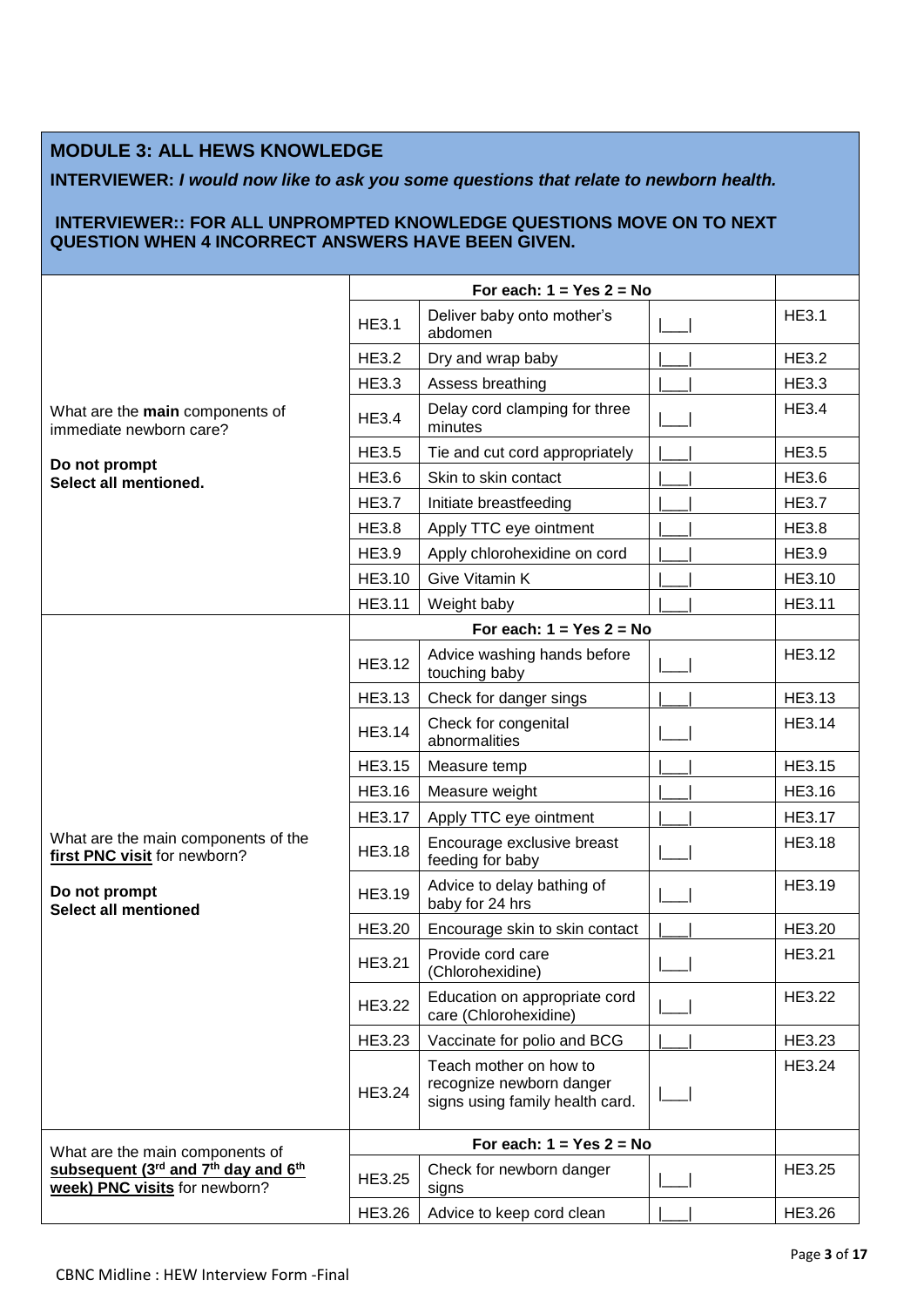| Do not prompt                                                                    | HE3.27        | Assess breastfeeding                                                               |  | HE3.27        |
|----------------------------------------------------------------------------------|---------------|------------------------------------------------------------------------------------|--|---------------|
| <b>Select all mentioned</b>                                                      | HE3.28        | Advise on breastfeeding                                                            |  | HE3.28        |
|                                                                                  | HE3.29        | Ensure baby is kept warm                                                           |  | HE3.29        |
|                                                                                  | HE3.30        | Check baby's weight                                                                |  | HE3.30        |
|                                                                                  | HE3.31        | Vaccination                                                                        |  | HE3.31        |
|                                                                                  |               | For each: $1 = Yes$ 2 = No                                                         |  |               |
| When a newborn weighs less than 1.5<br>kgs or has a gestational age of less than | HE3.32        | Continue feeding with<br>expressed breast milk                                     |  | HE3.32        |
| 32 weeks, what special care do you                                               | HE3.33        | Monitor ability to breastfeed                                                      |  | HE3.33        |
| provide?                                                                         | HE3.34        | Cover baby well including<br>head                                                  |  | HE3.34        |
| Do not prompt<br><b>Select all mentioned</b>                                     | HE3.35        | Hold close to mother                                                               |  | HE3.35        |
|                                                                                  | HE3.36        | Refer urgently with mother to<br>health center or hospital                         |  | HE3.36        |
|                                                                                  |               | For each: $1 = Yes$ 2 = No                                                         |  |               |
|                                                                                  | HE3.37        | Make sure the baby is warm                                                         |  | HE3.37        |
| When a newborn weighs between1.5 - 2.5<br>kgs or has a gestational age of 32-<37 | <b>HE3.38</b> | Educate on optimal<br>breastfeeding                                                |  | HE3.38        |
| weeks, what special care do you provide?                                         | HE3.39        | Monitor ability to breastfeed                                                      |  | HE3.39        |
| Do not prompt<br><b>Select all mentioned</b>                                     | HE3.40        | Monitor baby for the first 24<br>hours                                             |  | HE3.40        |
|                                                                                  | HE3.41        | Educate on infection<br>prevention                                                 |  | HE3.41        |
|                                                                                  |               | For each: $1 = Yes$ 2 = No                                                         |  |               |
| What are the main signs for good<br>attachment during breast feeding?            | HE3.42        | Chin touching breast                                                               |  | HE3.42        |
|                                                                                  | <b>HE3.43</b> | Mouth open wide                                                                    |  | HE3.43        |
| Do not prompt<br><b>Select all mentioned</b>                                     | HE3.44        | Lower lip turned out                                                               |  | HE3.44        |
|                                                                                  | HE3.45        | More areola showing above                                                          |  | HE3.45        |
|                                                                                  |               |                                                                                    |  |               |
|                                                                                  | HE3.46        | Not well-attached to breast                                                        |  | HE3.46        |
|                                                                                  | HE3.47        | Not suckling effectively                                                           |  | HE3.47        |
| How do you determine feeding problems<br>in a newborn?                           | HE3.48        | Less than 8 breastfeeds in 24<br>hours                                             |  | <b>HE3.48</b> |
| Do not prompt                                                                    | HE3.49        | Switching to another breast<br>before one is emptied                               |  | HE3.49        |
| <b>Select all mentioned</b>                                                      | HE3.50        | Receives other foods or drinks<br>(even water)                                     |  | HE3.50        |
|                                                                                  | HE3.51        | Underweight for age                                                                |  | HE3.51        |
|                                                                                  | HE3.52        | Thrush (ulcers or white<br>patches in mouth)                                       |  | HE3.52        |
|                                                                                  |               | For each: $1 = Yes$ 2 = No                                                         |  |               |
| When a newborn shows signs of feeding                                            | HE3.53        | Advise mother to breastfeed<br>as often and as long as infant<br>wants in 24 hours |  | HE3.53        |
| problems or is underweight, what initial<br>steps do you take?                   | HE3.54        | Teach mother correct<br>positioning and attachment                                 |  | HE3.54        |
| Do not prompt<br><b>Select all mentioned</b>                                     | HE3.55        | Educate on exclusive<br>breastfeeding                                              |  | HE3.55        |
|                                                                                  | HE3.56        | Teach the mother to treat<br>thrush at home                                        |  | HE3.56        |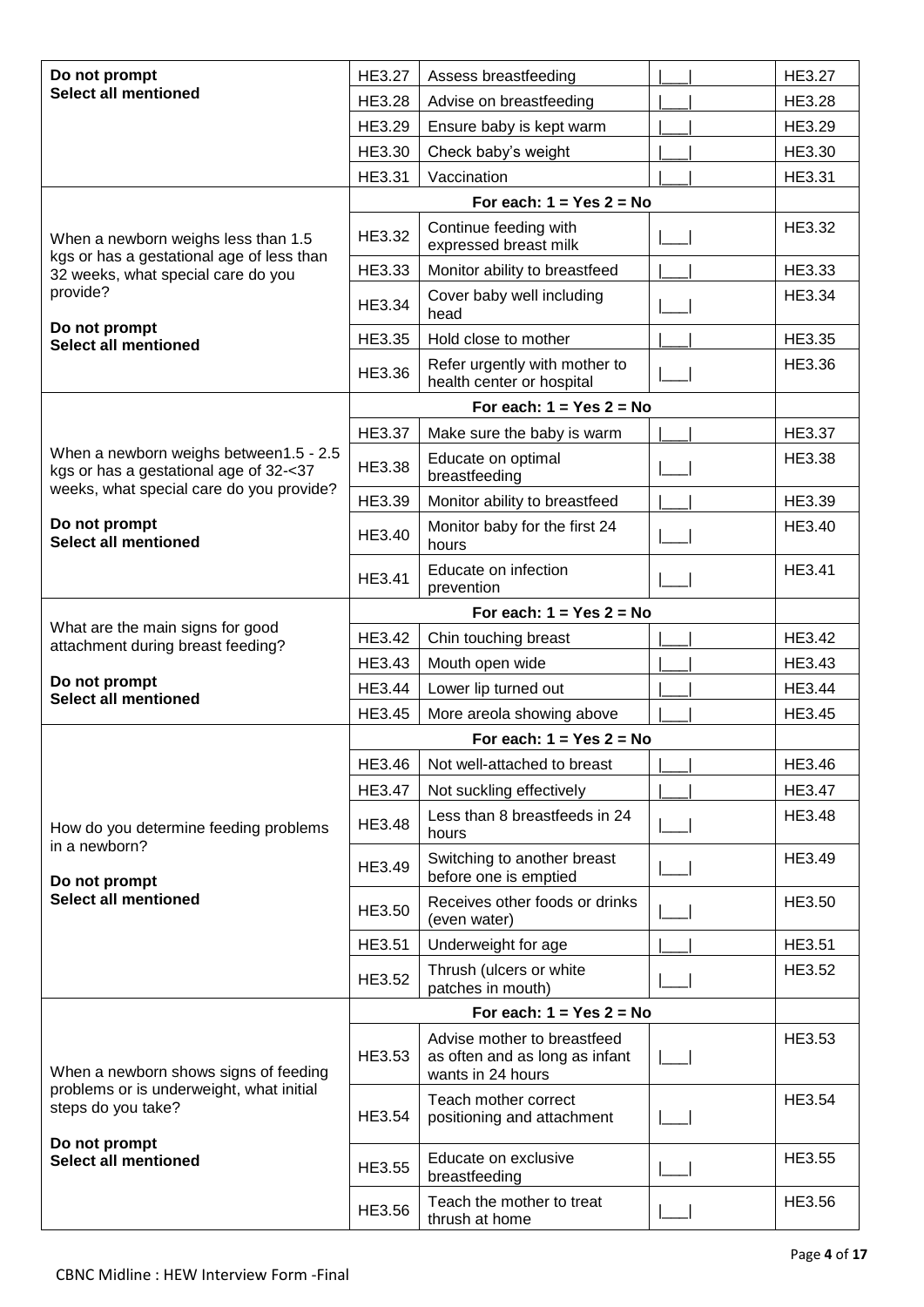|                                                                                                                 | HE3.57        | Follow-up any feeding problem                                                                                                    | HE3.57        |
|-----------------------------------------------------------------------------------------------------------------|---------------|----------------------------------------------------------------------------------------------------------------------------------|---------------|
|                                                                                                                 | HE3.58        | Follow-up any thrush in two<br>days                                                                                              | HE3.58        |
|                                                                                                                 | HE3.59        | Follow-up under weight for<br>age in 14 days                                                                                     | HE3.59        |
|                                                                                                                 |               | For each: $1 = Yes$ 2 = No                                                                                                       |               |
|                                                                                                                 | HE3.60        | Convulsions                                                                                                                      | HE3.60        |
|                                                                                                                 | HE3.61        | Stopped feeding or<br>significantly reduced feeding                                                                              | HE3.61        |
|                                                                                                                 | HE3.62        | Severe chest in drawing                                                                                                          | HE3.62        |
|                                                                                                                 | HE3.63        | Fast breathing                                                                                                                   | HE3.63        |
| What are the main signs for very severe<br>disease in newborns?<br>Do not prompt<br><b>Select all mentioned</b> | HE3.64        | Temperature with 37.5 or<br>more (warm)<br>(Note: if high temperature only<br>mentioned ask for clarification<br>to what extent) | HE3.64        |
|                                                                                                                 |               | Temperature less than 35.5<br>(cold)                                                                                             |               |
|                                                                                                                 | HE3.65        | (Note: if low temperature only<br>mentioned ask for clarification<br>to what extent)                                             | HE3.65        |
|                                                                                                                 | HE3.66        | No or very limited movement<br>on stimulation                                                                                    | HE3.66        |
|                                                                                                                 |               | For each: $1 = Yes$ 2 = No                                                                                                       |               |
|                                                                                                                 | HE3.67        | Continue to breastfeed or if<br>unable to suck give breast milk<br>that has been expressed                                       | <b>HE3.67</b> |
| When the newborn presents signs of very                                                                         | HE3.68        | Begin a dose of amoxicillin<br>(pre-referral)                                                                                    | HE3.68        |
| severe disease, what initial steps do you<br>take?                                                              |               | Begin a dose of gentamycin                                                                                                       | HE3.69        |
|                                                                                                                 | HE3.69        | antibiotics (pre-referral)                                                                                                       |               |
| Do not prompt                                                                                                   | HE3.70        | Refer URGENTLY                                                                                                                   | HE3.70        |
| Select all mentioned                                                                                            | HE3.71        | When referral is not possible<br>treat with/prescribe amoxicillin<br>for 7 days                                                  | HE3.71        |
|                                                                                                                 | <b>HE3.72</b> | When referral is not possible<br>treat with gentamycin daily for<br>7 days                                                       | HE3.72        |
|                                                                                                                 |               | For each: $1 = Yes$ 2 = No                                                                                                       |               |
| What are the main signs for local bacterial<br>infection in newborns?                                           | HE3.73        | Umbilicus red                                                                                                                    | HE3.73        |
| Do not prompt                                                                                                   | HE3.74        | Umbilicus draining pus                                                                                                           | HE3.74        |
| <b>Select all mentioned</b>                                                                                     | HE3.75        | Skin pustules                                                                                                                    | HE3.75        |
|                                                                                                                 |               | For each: $1 = Yes$ 2 = No                                                                                                       |               |
| When the newborn presents signs of local<br>bacterial infection, what initial steps do                          | HE3.76        | Give amoxicillin syrup for 5<br>days                                                                                             | HE3.76        |
| you take?<br>Do not prompt<br><b>Select all mentioned</b>                                                       | HE3.77        | Follow up care on 2 <sup>nd</sup> day from<br>initial visit                                                                      | HE3.77        |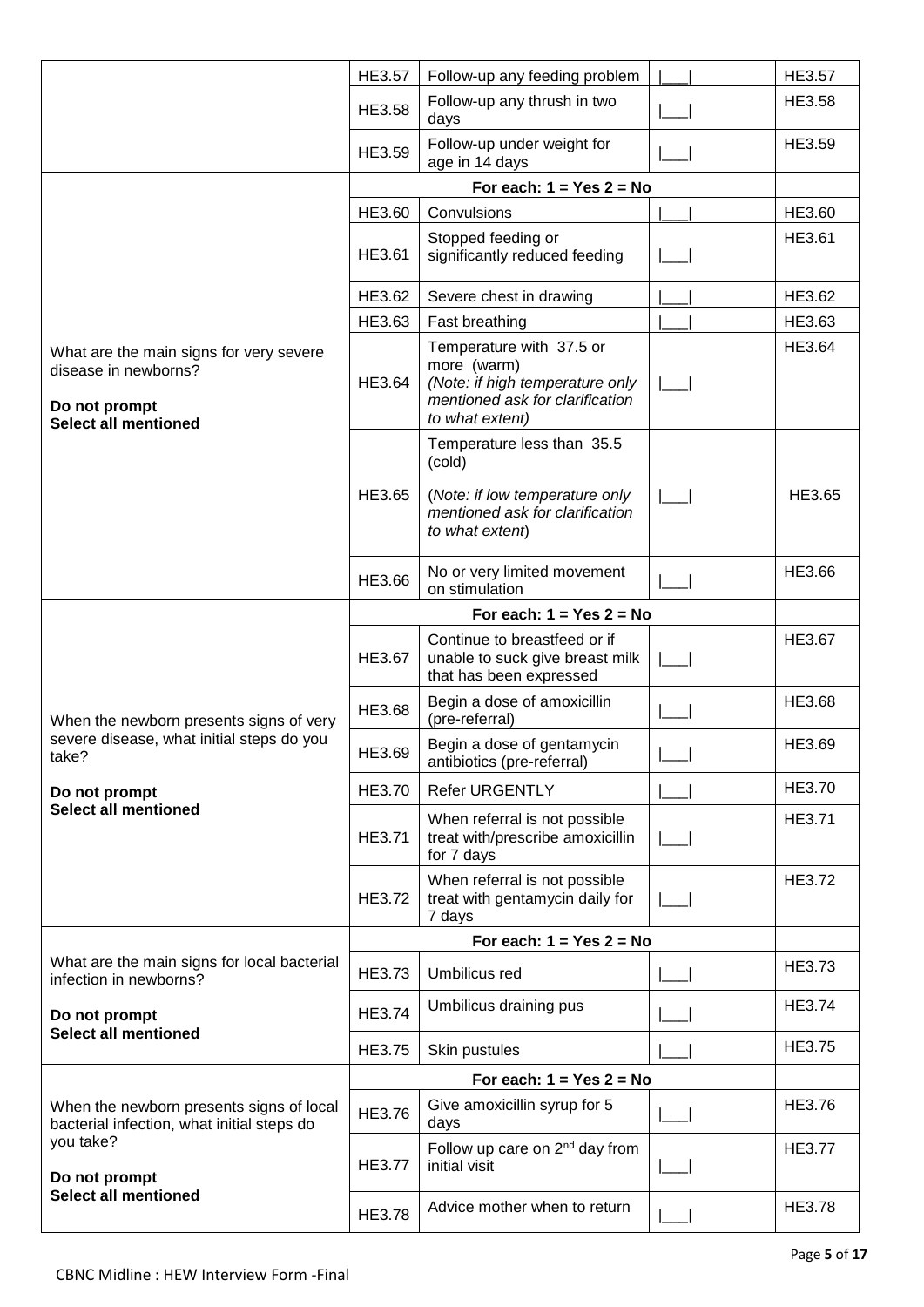|                   |                                                                                                                                                          | HE3.79        | Breastfeed more frequently                                                                         | HE3.79        |
|-------------------|----------------------------------------------------------------------------------------------------------------------------------------------------------|---------------|----------------------------------------------------------------------------------------------------|---------------|
|                   |                                                                                                                                                          | HE3.80        | Advice mother to give breast<br>milk more frequently                                               | HE3.80        |
|                   |                                                                                                                                                          | HE3.81        | Advice mother to keep baby<br>warm                                                                 | HE3.81        |
| HE3.82            | Are there any possible side effects of<br>using injectable gentamicin for neonatal<br>illness?                                                           |               | $1 = Yes -$<br>$2 = No - GO TO HE3.93$                                                             | HE3.82        |
|                   |                                                                                                                                                          |               | For each: $1 = Yes$ 2 = No                                                                         |               |
|                   |                                                                                                                                                          | HE3.83        | Kidney damage<br>(nephropathy)                                                                     | HE3.83        |
|                   |                                                                                                                                                          | <b>HE3.84</b> | Nerve damage<br>(neuropathy especially<br>hearing or visual damage)                                | HE3.84        |
|                   |                                                                                                                                                          | HE3.85        | <b>Hearing loss</b>                                                                                | HE3.85        |
|                   | What are the possible side effects of<br>using injectable gentamicin for neonatal                                                                        | HE3.86        | Lethargy                                                                                           | HE3.86        |
| illness?          |                                                                                                                                                          | <b>HE3.87</b> | Nausea/vomiting                                                                                    | <b>HE3.87</b> |
|                   |                                                                                                                                                          | HE3.88        | General anaphylactic reaction                                                                      | HE3.88        |
|                   |                                                                                                                                                          | HE3.89        | Fever                                                                                              | HE3.89        |
|                   |                                                                                                                                                          | HE3.90        | Poor appetite                                                                                      | HE3.90        |
|                   |                                                                                                                                                          | HE3.91        | Weight loss                                                                                        | HE3.91        |
|                   |                                                                                                                                                          | HE3.92        | Skin rash                                                                                          | HE3.92        |
| HE3.93            | Is there any contraindication of using<br>injectable gentamicin for the neonatal<br>illness?                                                             |               | $1 = Yes$<br>$2 = No - GO TO HE3.97$                                                               | HE3.93        |
|                   |                                                                                                                                                          |               | For each: $1 = Yes$ 2 = No                                                                         |               |
|                   | What are those possible contraindications<br>of using injectable gentamicin for the                                                                      | HE3.94        | History of general body<br>reaction or shock to injectable<br>gentamicin (Anaphylactic<br>reaction | HE3.94        |
| neonatal illness? |                                                                                                                                                          | HE3.95        | History of kidney/urine<br>problem                                                                 | HE3.95        |
|                   |                                                                                                                                                          | HE3.96        | History of skin reaction to<br>gentamicin                                                          | HE3.96        |
| HE3.97            | Are there any possible side effects of<br>using amoxicillin for the neonatal<br>illness?                                                                 |               | $1 = Yes$<br>$2 = No - GO TO HE3.99$                                                               | HE3.97        |
| HE3.98            | What are the possible side effects of<br>using amoxicillin for the neonatal<br>illness?                                                                  |               | $1 =$ General anaphylactic<br>reaction (penicillin<br>hypersensitivity)                            | HE3.98        |
| HE3.99            | Is there any contraindication of using<br>amoxicillin for the neonatal illness?                                                                          |               | $1 = Yes$<br>2 = No - GO TO HE3.101                                                                | HE3.99        |
| HE3.100           | What are those possible<br>contraindications of using amoxicillin<br>for the neonatal illness                                                            |               | $1 =$ History of General body<br>reaction or shock to amoxicillin<br>(penicillin hypersensitivity) | HE3.100       |
| HE3.101           | Are there any<br>possible additional side effects of<br>using antibiotics (injectable<br>gentamicin or amoxicillin) for non-<br>severe neonatal illness? |               | $1 = Yes$<br>$2 = No - GO TO HE3.103$                                                              | HE3.101       |
| HE3.102           | What are those additional side<br>effects of using antibiotics<br>(injectable gentamicin or<br>amoxicillin) for non-severe neonatal                      |               | $1 = Drug resistance$                                                                              | HE3.102       |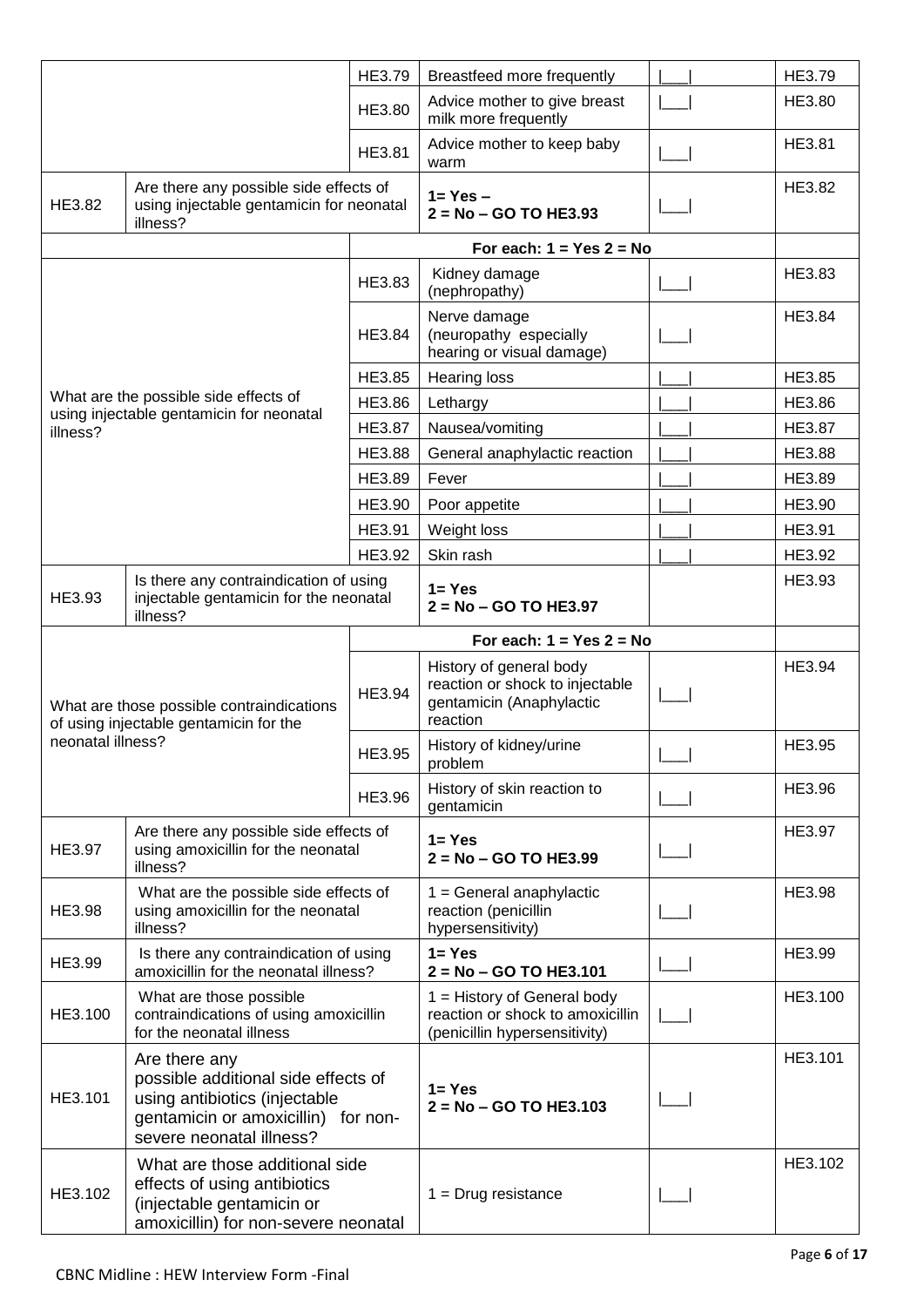| illness?                                                                                                                                                                                                                                          |                            |                                                                                                |  |         |  |  |
|---------------------------------------------------------------------------------------------------------------------------------------------------------------------------------------------------------------------------------------------------|----------------------------|------------------------------------------------------------------------------------------------|--|---------|--|--|
| Note to Interviewer: Indicate in the following set of questions (HE3.103-HE3.134) to HEW that you will ask<br>about the degree of severity or level of the following disease: Jaundice and severe jaundice; dehydration<br>and severe dehydration |                            |                                                                                                |  |         |  |  |
| What are the main signs for jaundice in                                                                                                                                                                                                           |                            | For each: $1 = Yes$ 2 = No                                                                     |  |         |  |  |
| newborns?                                                                                                                                                                                                                                         |                            | HE3.103 Yellow skin                                                                            |  | HE3.103 |  |  |
| Do not prompt<br><b>Select all mentioned</b>                                                                                                                                                                                                      | HE3.104                    | Yellow eyes                                                                                    |  | HE3.104 |  |  |
|                                                                                                                                                                                                                                                   |                            | For each: $1 = Yes$ 2 = No                                                                     |  |         |  |  |
|                                                                                                                                                                                                                                                   |                            | HE3.105 Breastfeed more frequently                                                             |  | HE3.105 |  |  |
| When the newborn presents signs of                                                                                                                                                                                                                |                            | Advise mother to keep young<br>HE3.106 infant warm                                             |  | HE3.106 |  |  |
| jaundice, what initial steps do you take?<br>Do not prompt                                                                                                                                                                                        | HE3.107                    | Expose to sunshine 20 to 30<br>minutes every day                                               |  | HE3.107 |  |  |
| <b>Select all mentioned</b>                                                                                                                                                                                                                       |                            | Advise mother to return<br>immediately if sign &<br>HE3.108 symptoms of jaundice<br>aggravates |  | HE3.108 |  |  |
|                                                                                                                                                                                                                                                   |                            | HE3.109 Follow-up in 2 days                                                                    |  | HE3.109 |  |  |
|                                                                                                                                                                                                                                                   |                            |                                                                                                |  |         |  |  |
| What are the main symptoms/signs for<br>severe jaundice in newborns?                                                                                                                                                                              | HE3.110                    | Jaundice in newborns of<br>Age 14 days or more                                                 |  | HE3.110 |  |  |
| Do not prompt                                                                                                                                                                                                                                     | HE3.111                    | Jaundice in newborns of<br>Age less than 24 hours                                              |  | HE3.111 |  |  |
| <b>Select all mentioned</b>                                                                                                                                                                                                                       |                            | HE3.112 Palms yellow                                                                           |  | HE3.112 |  |  |
|                                                                                                                                                                                                                                                   | HE3.113                    | Soles yellow                                                                                   |  | HE3.113 |  |  |
|                                                                                                                                                                                                                                                   | For each: $1 = Yes$ 2 = No |                                                                                                |  |         |  |  |
| When the newborn presents symptoms                                                                                                                                                                                                                |                            | HE3.114 Breastfeed more frequently                                                             |  | HE3.114 |  |  |
| /signs of severe jaundice what initial steps<br>do you take?                                                                                                                                                                                      | HE3.115                    | Refer URGENTLY to health<br>center /hospital                                                   |  | HE3.115 |  |  |
| Do not prompt<br>Select all mentioned                                                                                                                                                                                                             |                            | HE3.116 Keep the baby warm                                                                     |  | HE3.116 |  |  |
| What are the main signs for some                                                                                                                                                                                                                  |                            | For each: $1 = Yes$ 2 = No                                                                     |  |         |  |  |
| dehydration caused by diarrhea in<br>newborns?                                                                                                                                                                                                    | HE3.117                    | Restless and irritable                                                                         |  | HE3.117 |  |  |
| Do not prompt                                                                                                                                                                                                                                     |                            | HE3.118 Sunken eyes                                                                            |  | HE3.118 |  |  |
| <b>Select all mentioned</b>                                                                                                                                                                                                                       | HE3.119                    | Skin pinch goes back slowly                                                                    |  | HE3.119 |  |  |
|                                                                                                                                                                                                                                                   |                            | For each: $1 = Yes$ 2 = No                                                                     |  |         |  |  |
| When the newborn presents signs of<br>some dehydration caused by diarrhea                                                                                                                                                                         | HE3.120                    | <b>Give ORS fluids</b>                                                                         |  | HE3.120 |  |  |
| what initial steps do you take?<br>Do not prompt                                                                                                                                                                                                  | HE3.121                    | Give zinc treatment for 10<br>days                                                             |  | HE3.121 |  |  |
| <b>Select all mentioned</b>                                                                                                                                                                                                                       | HE3.122                    | Advise mother to breastfeed<br>more frequently and longer                                      |  | HE3.122 |  |  |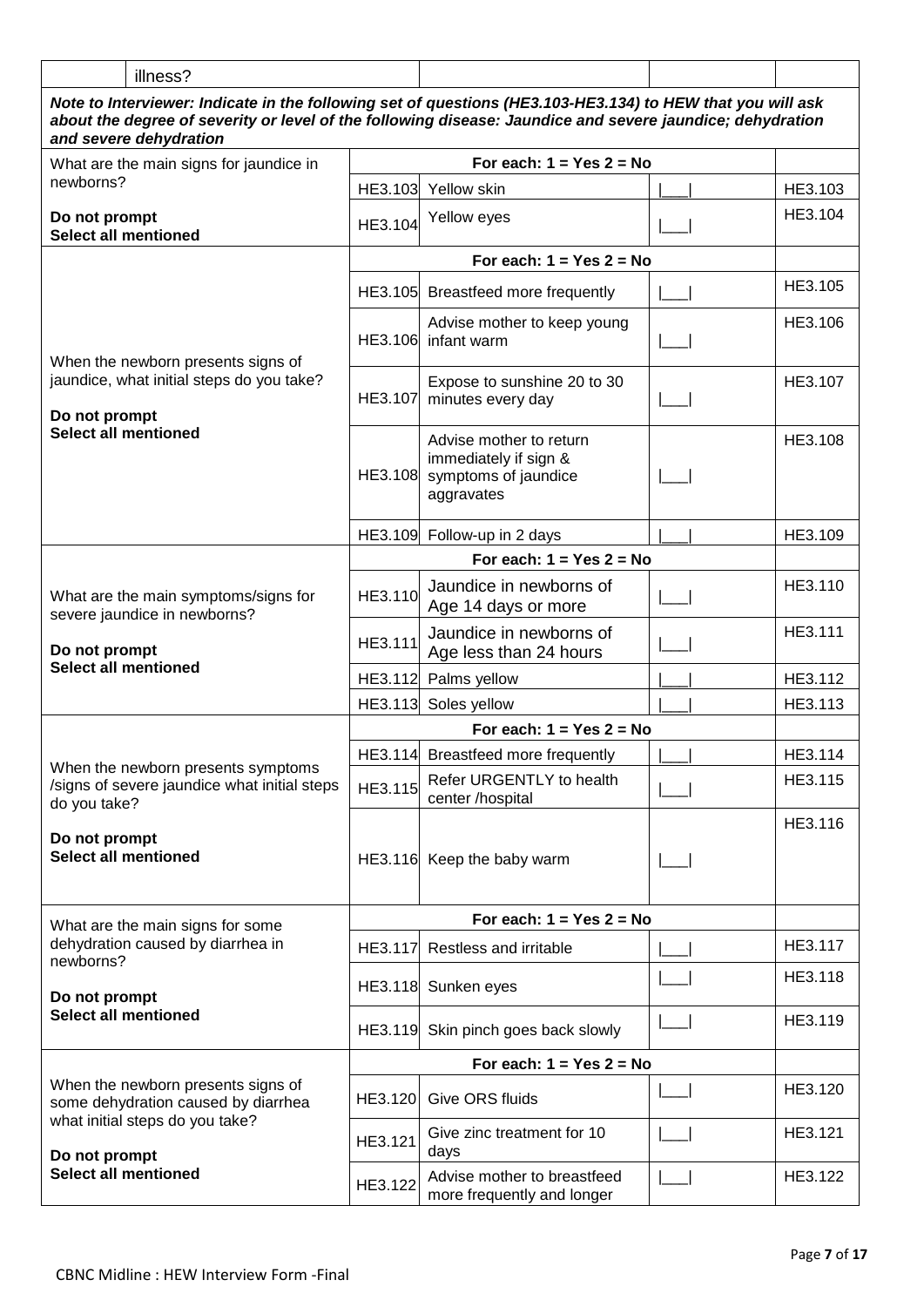|                                                                                               | HE3.123 | Keep the infant warm                                                     | HE3.123 |
|-----------------------------------------------------------------------------------------------|---------|--------------------------------------------------------------------------|---------|
|                                                                                               |         | HE3.124 Advise mother when to return                                     | HE3.124 |
|                                                                                               | HE3.125 | Follow up in 2 days                                                      | HE3.125 |
|                                                                                               |         | For each: $1 = Yes$ 2 = No                                               |         |
| What are the main symptoms/signs for<br>severe dehydration caused by diarrhea in<br>newborns? | HE3.126 | Limited or No movement even<br>when stimulated                           | HE3.126 |
|                                                                                               | HE3.127 | Sunken eyes                                                              | HE3.127 |
| Do not prompt<br><b>Select all mentioned</b>                                                  | HE3.128 | Skin pinch goes back VERY<br>slowly                                      | HE3.128 |
|                                                                                               |         | For each: $1 = Yes$ 2 = No                                               |         |
|                                                                                               | HE3.129 | Give first dose of amoxicillin<br>syrup                                  | HE3.129 |
| When the newborn presents signs of<br>severe dehydration caused by diarrhea                   | HE3.130 | Give first dose of IM<br>Gentamycin                                      | HE3.130 |
| what initial steps do you take?                                                               | HE3.131 | Refer URGENTLY to health<br>center/hospital                              | HE3.131 |
| Do not prompt<br><b>Select all mentioned</b>                                                  | HE3.132 | Ensure mother gives child<br>ORS on the way to health<br>center/hospital | HE3.132 |
|                                                                                               | HE3.133 | Advise mother to breastfeed<br>more frequently and longer                | HE3.133 |
|                                                                                               | HE3.134 | Advice mother to keep young<br>infant warm                               | HE3.134 |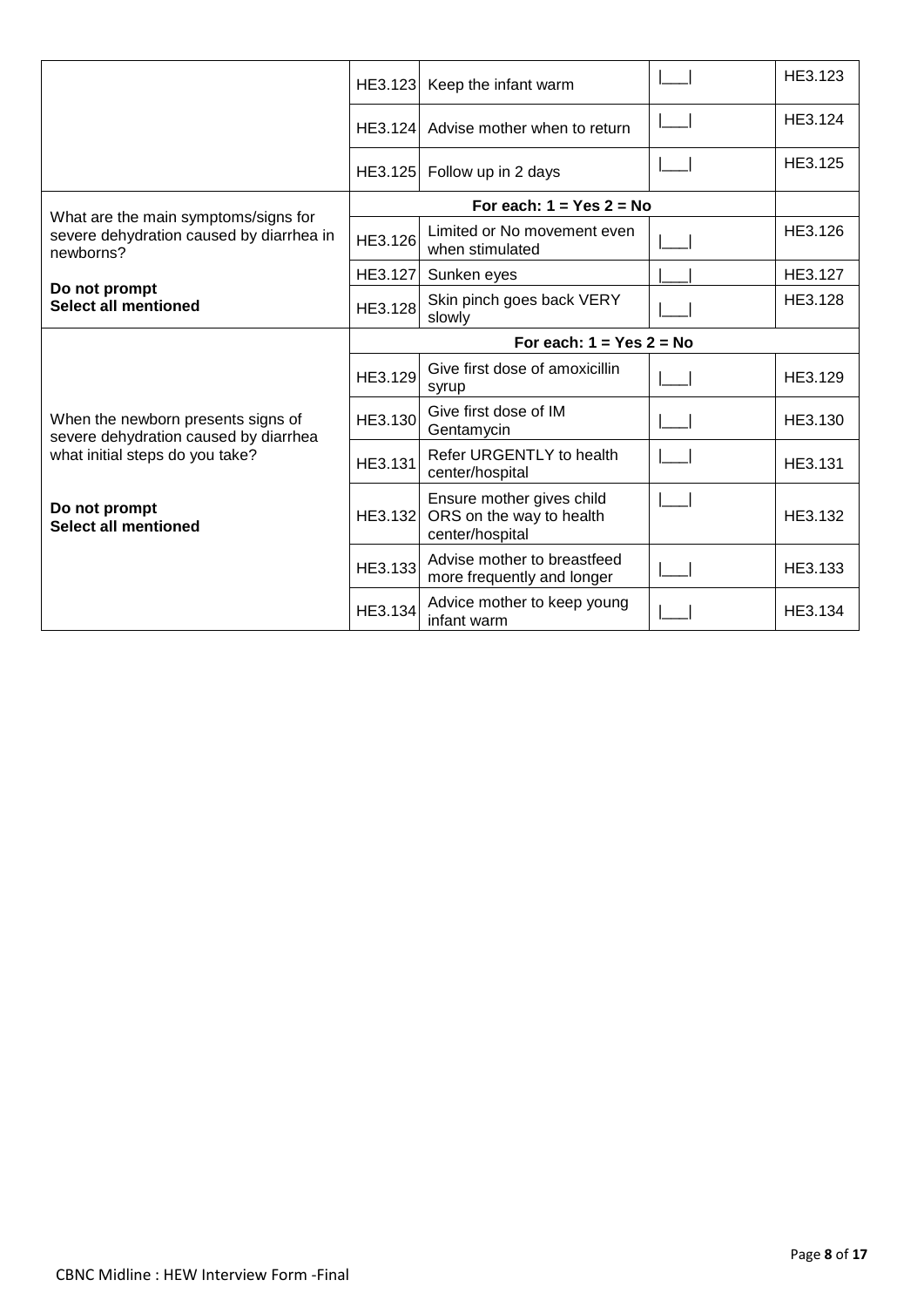## **MODULE 4: TRAINING OF THE HEW**

**Interviewer***: I would now like to ask you some questions on your training***.**

#### **INTERVIEWER: PLEASE STATE THE START AND END MONTHS THAT CAPTURE THE PAST 12 MONTHS FROM THE DATE OF THE INTERVIEW AND INSERT IT INTO THE QUESTION BELOW.**

*Have you received training or training update from HC, Woreda health office or NGO in the last 12 months between \_\_\_\_\_\_\_\_\_\_\_\_\_ (start month) and \_\_\_\_\_\_\_\_\_\_\_\_\_ (end month) in?*

**[READ TOPIC]** 

**FOR EACH QUESTION IF NO ASK THE FOLLOWING:** *Did you receive a training or training update more than 12 months ago?*

**REPEAT BOTH QUESTIONS FOR EACH TOPIC**

|               |                                                                                                                             | Yes, within<br>past 12 months                                                                                                         | Yes, over<br>past 12<br>months ago | No in-service<br>training or<br>update |               |
|---------------|-----------------------------------------------------------------------------------------------------------------------------|---------------------------------------------------------------------------------------------------------------------------------------|------------------------------------|----------------------------------------|---------------|
| <b>HE4.1</b>  | <b>CBNC</b>                                                                                                                 | 1                                                                                                                                     | $\overline{\mathbf{2}}$            | 3                                      | <b>HE4.1</b>  |
| <b>HE4.2</b>  | Providing antenatal services                                                                                                | 1                                                                                                                                     | $\overline{2}$                     | $\overline{\mathbf{3}}$                | <b>HE4.2</b>  |
| <b>HE4.3</b>  | <b>PMTCT</b>                                                                                                                | 1                                                                                                                                     | $\overline{\mathbf{2}}$            | $\mathbf{3}$                           | <b>HE4.3</b>  |
| <b>HE4.4</b>  | Misoprostol use                                                                                                             | $\mathbf{1}$                                                                                                                          | $\overline{\mathbf{2}}$            | $\overline{\mathbf{3}}$                | <b>HE4.4</b>  |
| <b>HE4.5</b>  | Providing post-natal care to<br>mother                                                                                      | 1                                                                                                                                     | $\overline{\mathbf{2}}$            | 3                                      | <b>HE4.5</b>  |
| <b>HE4.6</b>  | Providing postnatal care to<br>newborn                                                                                      | 1                                                                                                                                     | $\mathbf{2}$                       | 3                                      | <b>HE4.6</b>  |
| <b>HE4.7</b>  | Clean cord care                                                                                                             | $\overline{1}$                                                                                                                        | $\overline{2}$                     | $\overline{\mathbf{3}}$                | <b>HE4.7</b>  |
| <b>HE4.8</b>  | Managing newborns with very<br>severe disease                                                                               | 1                                                                                                                                     | $\mathbf{2}$                       | $\mathbf{3}$                           | <b>HE4.8</b>  |
| <b>HE4.9</b>  | Managing newborn with local<br>bacterial infection                                                                          | 1                                                                                                                                     | $\mathbf{2}$                       | 3                                      | <b>HE4.9</b>  |
| HE4.10        | Managing newborn neonates<br>with jaundice/severe jaundice                                                                  | 1                                                                                                                                     | $\mathbf{2}$                       | 3                                      | HE4.10        |
| <b>HE4.11</b> | Managing neonates with<br>diarrhea                                                                                          | 1                                                                                                                                     | $\overline{2}$                     | 3                                      | <b>HE4.11</b> |
| <b>HE4.12</b> | Managing neonates with<br>feeding problem or who are<br>underweight                                                         | 1                                                                                                                                     | $\mathbf 2$                        | $\mathbf{3}$                           | <b>HE4.12</b> |
| <b>HE4.13</b> | <b>iCCM</b>                                                                                                                 | 1                                                                                                                                     | $\overline{2}$                     | $\mathbf{3}$                           | <b>HE4.13</b> |
| <b>HE4.14</b> | Using referral forms for VSD                                                                                                | 1                                                                                                                                     | $\overline{\mathbf{2}}$            | 3                                      | <b>HE4.14</b> |
| <b>HE4.15</b> | Using/filling family folder                                                                                                 | 1                                                                                                                                     | $\overline{\mathbf{2}}$            | 3                                      | <b>HE4.15</b> |
| <b>HE4.16</b> | Integrated Refresher training on<br><b>MNCH</b> services                                                                    | 1                                                                                                                                     | $\overline{\mathbf{2}}$            | 3                                      | <b>HE4.16</b> |
| <b>HE4.17</b> | <b>EPI</b>                                                                                                                  | 1                                                                                                                                     | $\overline{2}$                     | $\overline{\mathbf{3}}$                | <b>HE4.17</b> |
| <b>HE4.18</b> | Can you tell us whether or not<br>you were satisfied with the<br>quality of training received for<br>managing sick neonate? | $1 = Yes$ was satisfied<br>2 = No was not satisfied - GO TO HE4.20<br>3 = Neither satisfied nor dissatisfied - GO TO<br><b>HE4.21</b> | <b>HE4.18</b>                      |                                        |               |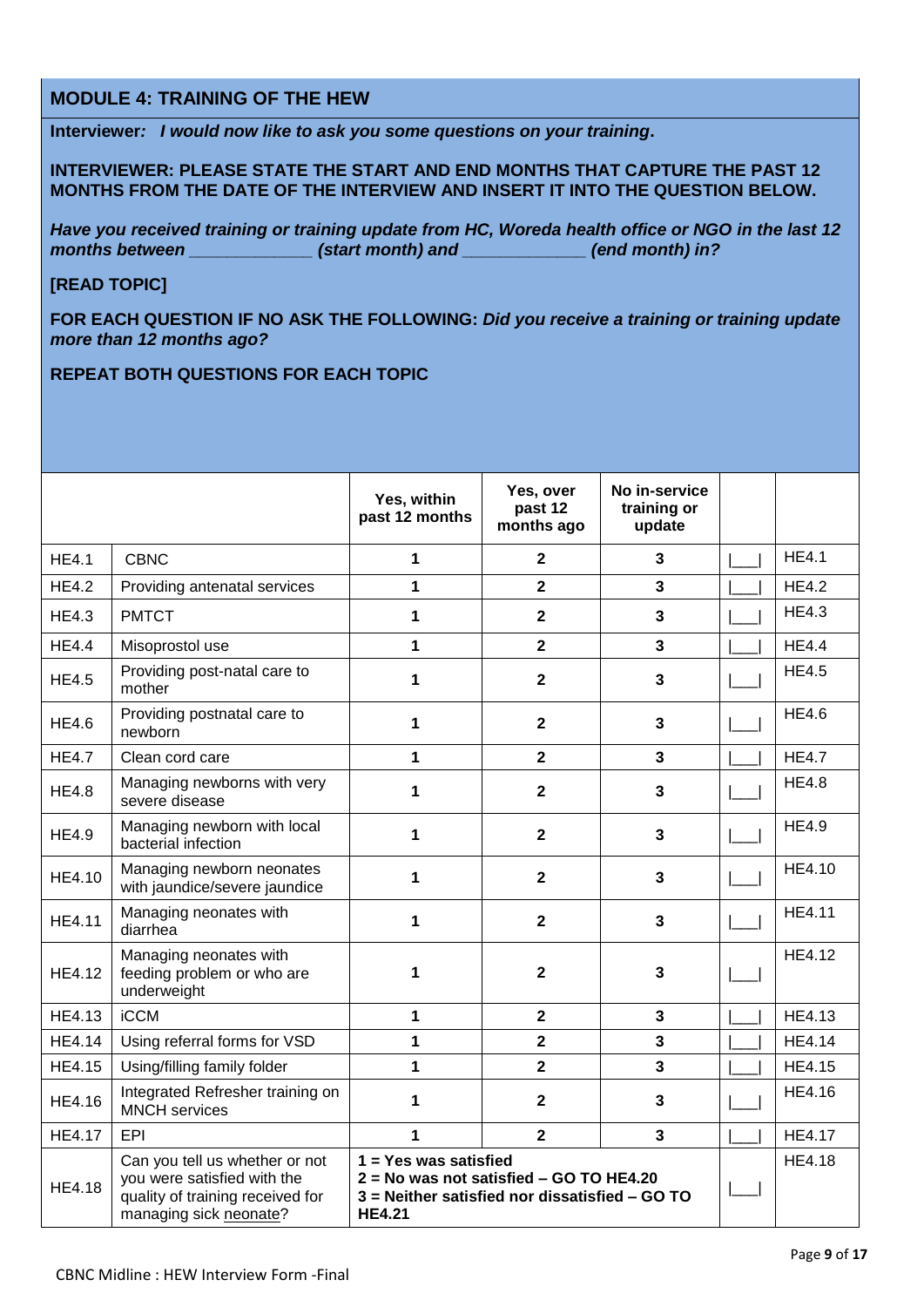|                        | Do not give options to the<br>respondent                                                                     |                                                                           |                                |  |               |
|------------------------|--------------------------------------------------------------------------------------------------------------|---------------------------------------------------------------------------|--------------------------------|--|---------------|
| HE4.19                 | IF YES, then what was the level<br>of satisfaction<br><b>Give both options to the</b><br>respondent          | 1. Fully satisfied - GO TO HE4.21<br>2. Somewhat satisfied - GO TO HE4.21 |                                |  | HE4.19        |
| HE4.20                 | <b>IF NO, then what was the level</b><br>of dissatisfaction<br><b>Give both options to the</b><br>respondent | 1. Fully dissatisfied<br>2. Somewhat dissatisfied                         |                                |  | HE4.20        |
|                        |                                                                                                              | For each: $1 = Yes$ 2 = No                                                |                                |  |               |
|                        |                                                                                                              | HE4.21                                                                    | More training                  |  | <b>HE4.21</b> |
|                        | How can the quality of the training be                                                                       | HE4.22                                                                    | More practice sessions         |  | <b>HE4.22</b> |
|                        | further improved<br>Read list.                                                                               |                                                                           | More training aids             |  | HE4.23        |
| Select all that apply. |                                                                                                              | <b>HE4.24</b>                                                             | More post training supervision |  | <b>HE4.24</b> |
|                        |                                                                                                              | HE4.25                                                                    | Other - GO TO HE4.26           |  | <b>HE4.25</b> |
|                        |                                                                                                              | HE4.26                                                                    | Specify                        |  | HE4.26        |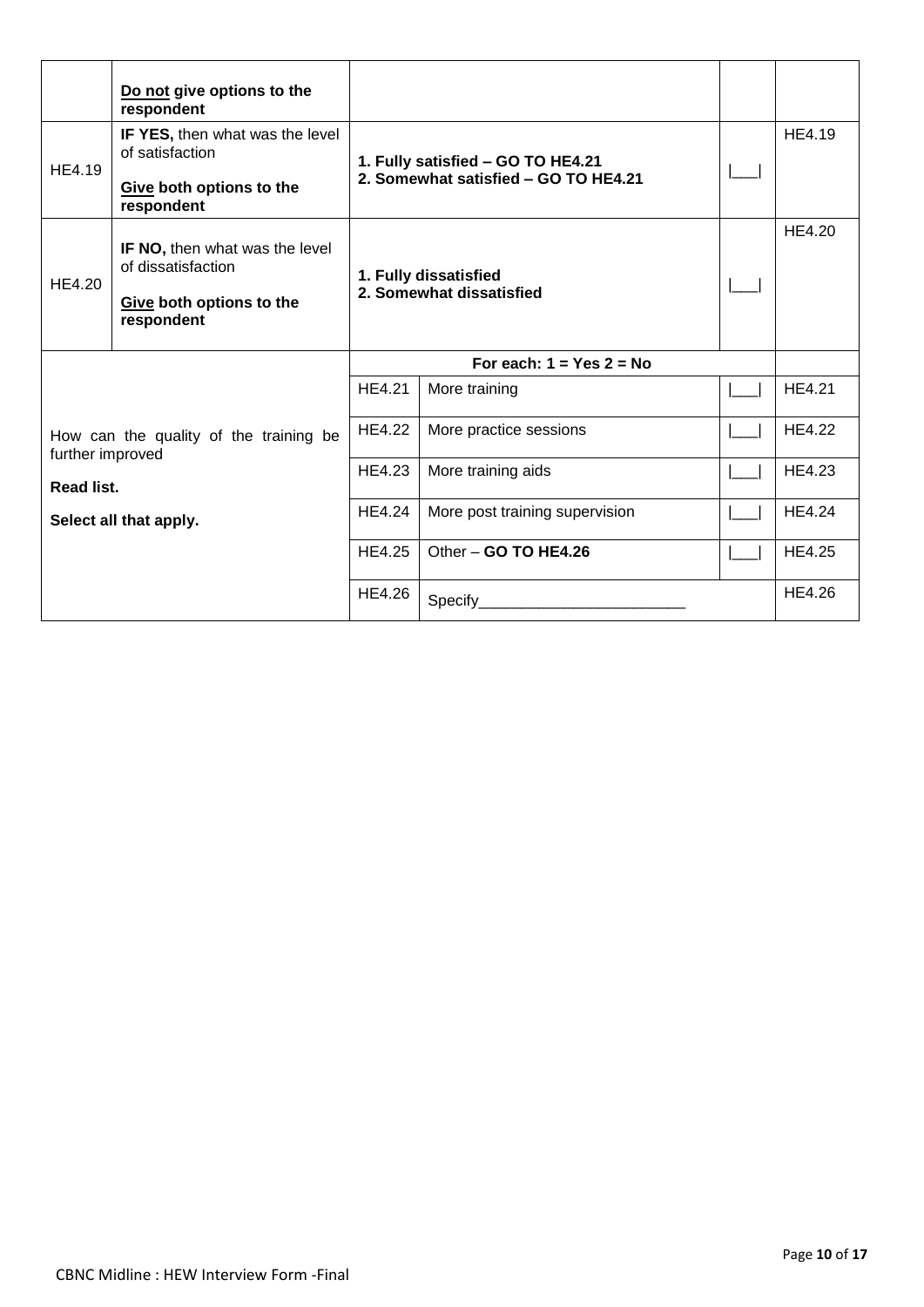## **MODULE 5: SUPPORTIVE SUPERVISION**

### **INTERVIEWER:**

*I would now like to ask some questions about supportive supervision you have received. By supportive supervision I mean being visited by individuals from the region, zone, woreda and/or health center to discuss, review and give feedback on your TECHNICAL or PROFEESIONAL work.*

#### **INTERVIEWER: PLEASE STATE THE START AND END MONTHS THAT CAPTURE THE PAST 6 MONTHS FROM THE DATE OF THE INTERVIEW AND INSERT IT INTO THE QUESTION BELOW.**

## **LAST 6 MONTHS: STATE THE START & END MONTHS**

#### **START MONTH \_\_\_\_\_\_\_\_\_\_\_\_\_\_\_\_**

#### **END MONTH \_\_\_\_\_\_\_\_\_\_\_\_\_\_\_**

| <b>HE5.1</b>           | Have you received a supportive<br>supervisory visit in the last 6<br>months? | $1 = Yes$<br>$2 = No - GO TO HE5.28$ |                                                                                                                                                                                                                                          |  | <b>HE5.1</b>  |
|------------------------|------------------------------------------------------------------------------|--------------------------------------|------------------------------------------------------------------------------------------------------------------------------------------------------------------------------------------------------------------------------------------|--|---------------|
|                        | <b>IF YES: Who from?</b>                                                     |                                      | For each: $1 = Yes$ 2 = No                                                                                                                                                                                                               |  |               |
|                        |                                                                              | <b>HE5.2</b>                         | Woreda health office                                                                                                                                                                                                                     |  | <b>HE5.2</b>  |
|                        | Select all that apply                                                        | <b>HE5.3</b>                         | PHCU/health centre                                                                                                                                                                                                                       |  | <b>HE5.3</b>  |
|                        |                                                                              | <b>HE5.4</b>                         | <b>NGO</b>                                                                                                                                                                                                                               |  | <b>HE5.4</b>  |
| <b>HE5.5</b>           | IF YES: How many times did you receive<br>this visit in the last 6 months?   |                                      | Enter total number of times                                                                                                                                                                                                              |  | <b>HE5.5</b>  |
| <b>HE5.6</b>           | How many of these visits were in last 3<br>months?                           |                                      | <b>Enter total number of times</b>                                                                                                                                                                                                       |  | <b>HE5.6</b>  |
| <b>HE5.7</b>           | How many of these visits were in last 1<br>month?                            |                                      | <b>Enter total number of times</b>                                                                                                                                                                                                       |  | <b>HE5.7</b>  |
| <b>HE5.8</b>           | Who provided the most recent<br>supervisory visit?<br><b>Select one</b>      |                                      | 1 = Woreda Health Office<br>$2 =$ Health Centre<br>$3 = NGO$<br>4 = Woreda Health Office and Health<br>center<br>5 = Woreda Health Office and NGO<br>6 = Health Center and NGO<br>7 = All three together (Woreda, Health<br>Center, NGO) |  | <b>HE5.8</b>  |
|                        |                                                                              |                                      | For each: $1 = Yes$ 2 = No                                                                                                                                                                                                               |  |               |
|                        |                                                                              | <b>HE5.9</b>                         | Discussing early identification of<br>pregnancy                                                                                                                                                                                          |  | <b>HE5.9</b>  |
|                        |                                                                              | <b>HE5.10</b>                        | Discussing provision focused ANC                                                                                                                                                                                                         |  | <b>HE5.10</b> |
|                        | If YES to HE 5.1: Did that visit include                                     | <b>HE5.11</b>                        | Discussing promotion of institutional<br>delivery                                                                                                                                                                                        |  | <b>HE5.11</b> |
|                        | any of the following?                                                        | <b>HE5.12</b>                        | Discussing safe and clean delivery                                                                                                                                                                                                       |  | <b>HE5.12</b> |
| Read all the following |                                                                              | HE5.13                               | Discussing immediate newborn care<br>including cord care (chlorohexidine)                                                                                                                                                                |  | HE5.13        |
|                        |                                                                              | <b>HE5.14</b>                        | Discussing recognition of asphyxia,<br>initial stimulation, and resuscitation of<br>newborn babies                                                                                                                                       |  | HE5.14        |
|                        |                                                                              | HE5.15                               | Discussing prevention and<br>management of hypothermia                                                                                                                                                                                   |  | HE5.15        |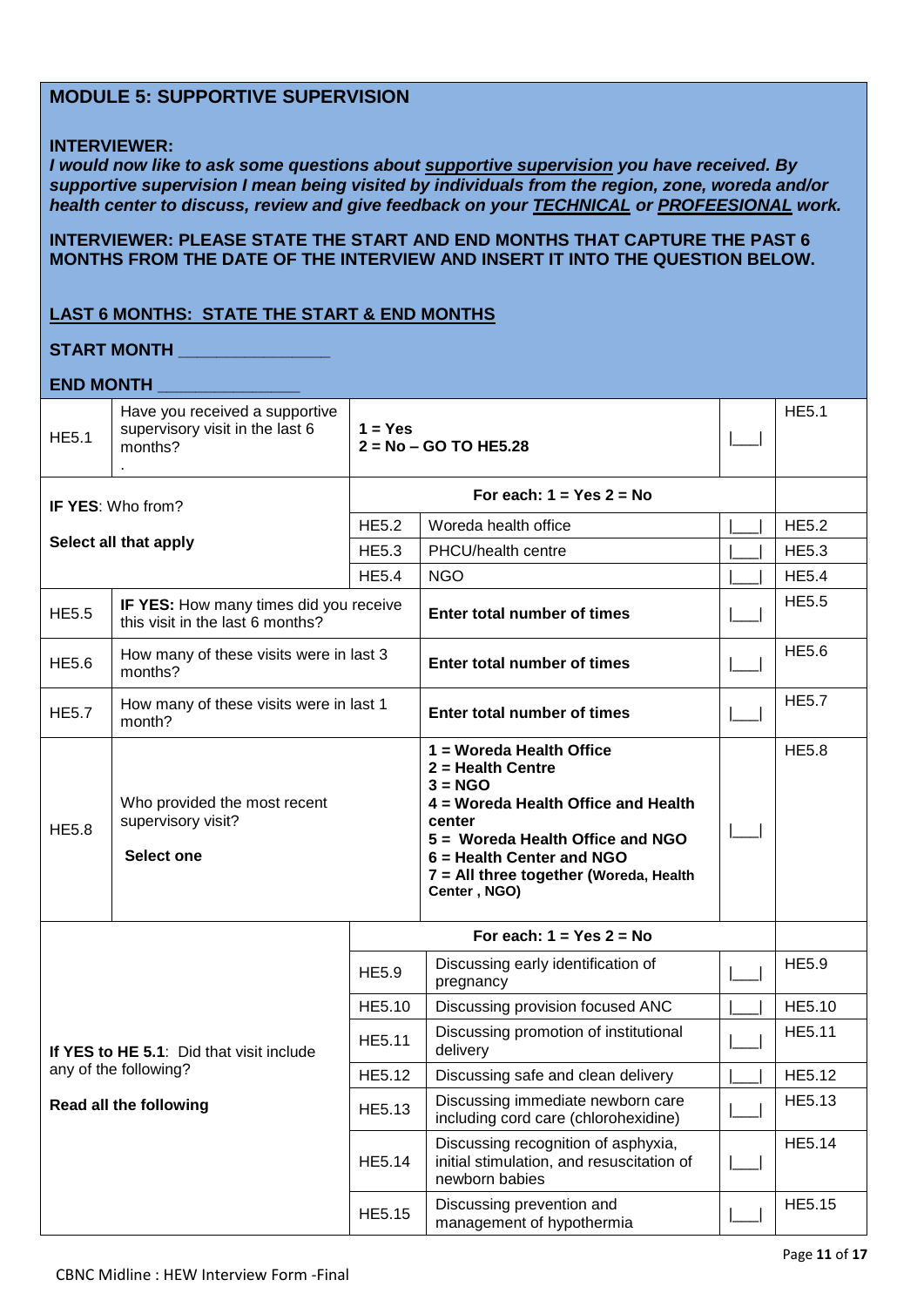|                                                                                                         |                                                                                                                  | <b>HE5.16</b>                                                               | Discussing management of pre-term<br>and/or low birth weight neonates                                      | HE5.16        |
|---------------------------------------------------------------------------------------------------------|------------------------------------------------------------------------------------------------------------------|-----------------------------------------------------------------------------|------------------------------------------------------------------------------------------------------------|---------------|
|                                                                                                         |                                                                                                                  | HE5.17                                                                      | Discussing management of very severe<br>disease in newborns                                                | <b>HE5.17</b> |
|                                                                                                         |                                                                                                                  | <b>HE5.18</b>                                                               | Discussing HEW activities with WDA                                                                         | <b>HE5.18</b> |
|                                                                                                         |                                                                                                                  | HE5.19                                                                      | Observing record keeping                                                                                   | HE5.19        |
|                                                                                                         |                                                                                                                  | <b>HE5.20</b>                                                               | Checking the register for consistency<br>and completeness                                                  | <b>HE5.20</b> |
|                                                                                                         |                                                                                                                  | HE5.21                                                                      | Checking supplies including training<br>manuals, job aides, request forms                                  | HE5.21        |
|                                                                                                         |                                                                                                                  | HE5.22                                                                      | Delivering supplies including /training<br>manuals, job aides, request forms                               | <b>HE5.22</b> |
|                                                                                                         |                                                                                                                  | HE5.23                                                                      | Observing client Consultation with HEW                                                                     | HE5.23        |
|                                                                                                         |                                                                                                                  | <b>HE5.24</b>                                                               | Conducted postnatal household visits<br>together to observe HEWs skill on<br>checking general danger signs | HE5.24        |
|                                                                                                         |                                                                                                                  | <b>HE5.25</b>                                                               | Checking if they visited a sick neonate<br>under treatment or that has been<br>treated,                    | HE5.25        |
|                                                                                                         |                                                                                                                  | HE5.26                                                                      | Providing WRTTTEN feedback to you<br>on your work                                                          | HE5.26        |
|                                                                                                         |                                                                                                                  | <b>HE5.27</b>                                                               | WRTTTEN feedback: copy of the last<br>visit available and checked by the<br>interviewer                    | <b>HE5.27</b> |
|                                                                                                         |                                                                                                                  |                                                                             |                                                                                                            |               |
| <b>HE5.28</b>                                                                                           | Did you receive a follow up<br>visit within 6 weeks of CBNC<br>training to assess and support<br>your CBNC work? | $1 = Yes$<br>$2 = No - GO TO HE5.33$<br>3 = No CBNC training - GO TO HE5.33 |                                                                                                            | HE5.28        |
|                                                                                                         |                                                                                                                  |                                                                             | For each: $1 = Yes$ 2 = No                                                                                 |               |
| If received CBNC post-training visit who<br>conducted 6 weeks follow up visit?<br>Select all that apply |                                                                                                                  | HE5.29                                                                      | Zone                                                                                                       | HE5.29        |
|                                                                                                         |                                                                                                                  | HE5.30                                                                      | Woreda                                                                                                     | HE5.30        |
|                                                                                                         |                                                                                                                  | HE5.31                                                                      | <b>Health Center</b>                                                                                       | HE5.31        |
|                                                                                                         |                                                                                                                  | HE5.32                                                                      | <b>NGO</b>                                                                                                 | HE5.32        |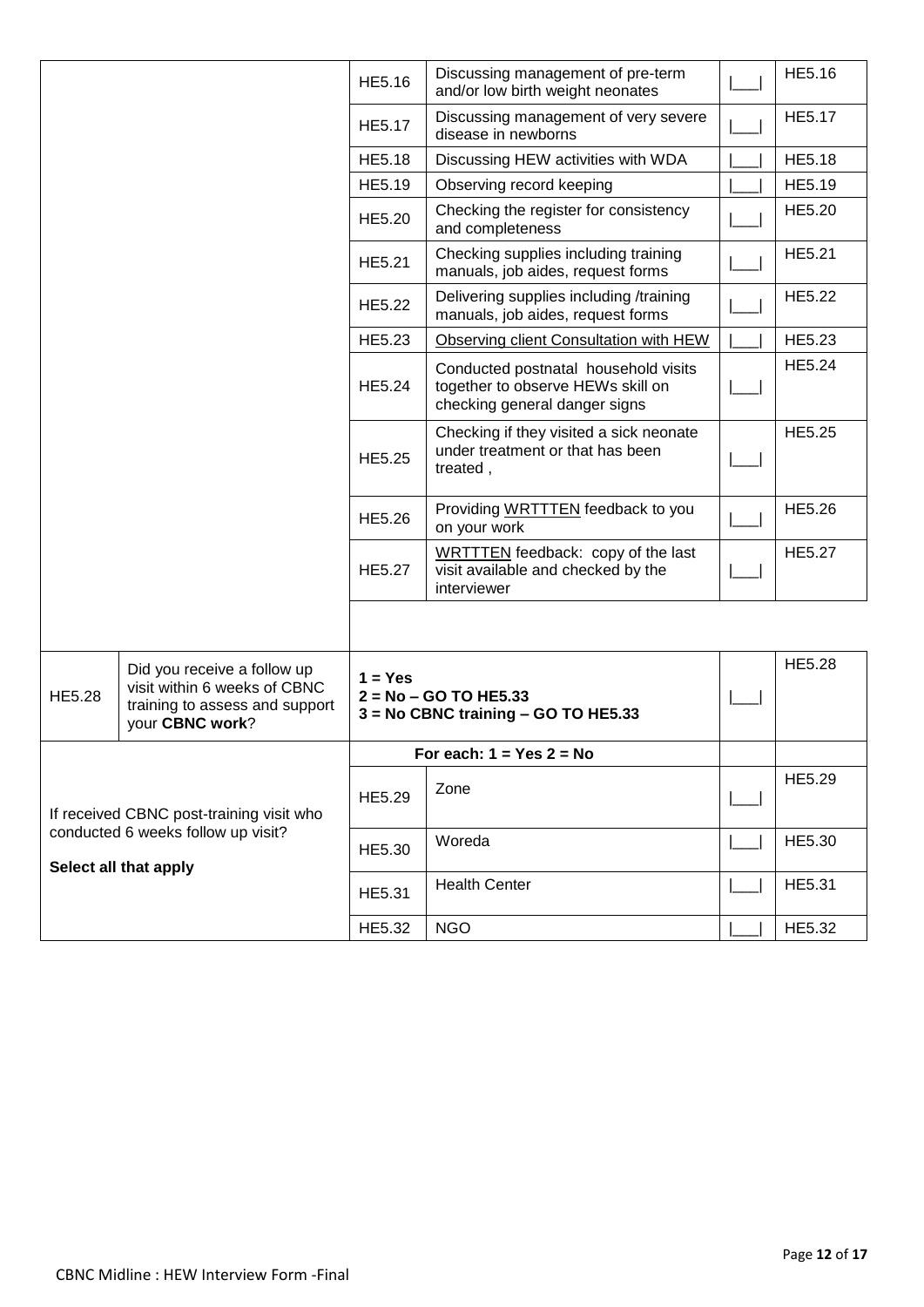| HE5.33                                                                                                                                                                        | $1 = Yes$<br>Have you received a supportive supervisory visit in<br>the last 6 months specifically for iCCM?<br>$2 = No - GO TO HE5.37$ |                                                                                                                                                                                                                 |                                       |                            | HE5.33        |               |
|-------------------------------------------------------------------------------------------------------------------------------------------------------------------------------|-----------------------------------------------------------------------------------------------------------------------------------------|-----------------------------------------------------------------------------------------------------------------------------------------------------------------------------------------------------------------|---------------------------------------|----------------------------|---------------|---------------|
|                                                                                                                                                                               |                                                                                                                                         | For all: $1 = yes$ , $2 = no$                                                                                                                                                                                   |                                       |                            |               |               |
|                                                                                                                                                                               | If YES: Who from?                                                                                                                       |                                                                                                                                                                                                                 | Woreda health office<br><b>HE5.34</b> |                            |               | HE5.34        |
|                                                                                                                                                                               | Select all mentioned                                                                                                                    | <b>HE5.35</b>                                                                                                                                                                                                   | PHCU/health centre                    |                            |               | <b>HE5.35</b> |
|                                                                                                                                                                               |                                                                                                                                         | <b>HE5.36</b>                                                                                                                                                                                                   | <b>NGO</b>                            |                            |               | <b>HE5.36</b> |
| Can you tell us whether or not<br>you were satisfied with the<br><b>QUALITY</b> of supportive<br>supervision received in last six<br>HE5.37<br>months?<br>Do not read options |                                                                                                                                         | $1 = Yes$ was satisfied<br>$2 = No$ was not satisfied $- GO$ TO 5.39<br>3 = Neither satisfied nor dissatisfied - GO TO<br><b>HE5.40</b><br>$4 = no$ supportive supervision in the last 6<br>months GO TO HE5.45 |                                       |                            | <b>HE5.37</b> |               |
| <b>HE5.38</b>                                                                                                                                                                 | IF YES, then what was the level<br>of satisfaction?<br><b>Read options</b>                                                              | 1. Fully satisfied -GO TO HE5.40<br>2. Somewhat satisfied -GO TO HE5.40                                                                                                                                         |                                       |                            | <b>HE5.38</b> |               |
| HE5.39                                                                                                                                                                        | IF NO, then what was the level<br>of dissatisfaction?<br><b>Read options</b>                                                            | 1. Fully dissatisfied<br>2. Somewhat dissatisfied                                                                                                                                                               |                                       |                            | HE5.39        |               |
| How can the quality of the supervision be<br>further improved:                                                                                                                |                                                                                                                                         | For each: $1 = Yes$ 2 = No                                                                                                                                                                                      |                                       |                            |               |               |
|                                                                                                                                                                               |                                                                                                                                         | <b>HE5.40</b>                                                                                                                                                                                                   | More visits                           |                            |               | <b>HE5.40</b> |
|                                                                                                                                                                               |                                                                                                                                         | HE5.41                                                                                                                                                                                                          |                                       | More crash trainings       |               | HE5.41        |
| <b>Read list</b><br>Select all that apply                                                                                                                                     |                                                                                                                                         | <b>HE5.42</b>                                                                                                                                                                                                   |                                       | More technical supervision |               | <b>HE5.42</b> |
|                                                                                                                                                                               |                                                                                                                                         | <b>HE5.43</b>                                                                                                                                                                                                   |                                       | Other GO TO HE 5.44        |               | <b>HE5.43</b> |
|                                                                                                                                                                               |                                                                                                                                         | HE5.44                                                                                                                                                                                                          | Specify                               |                            |               | <b>HE5.44</b> |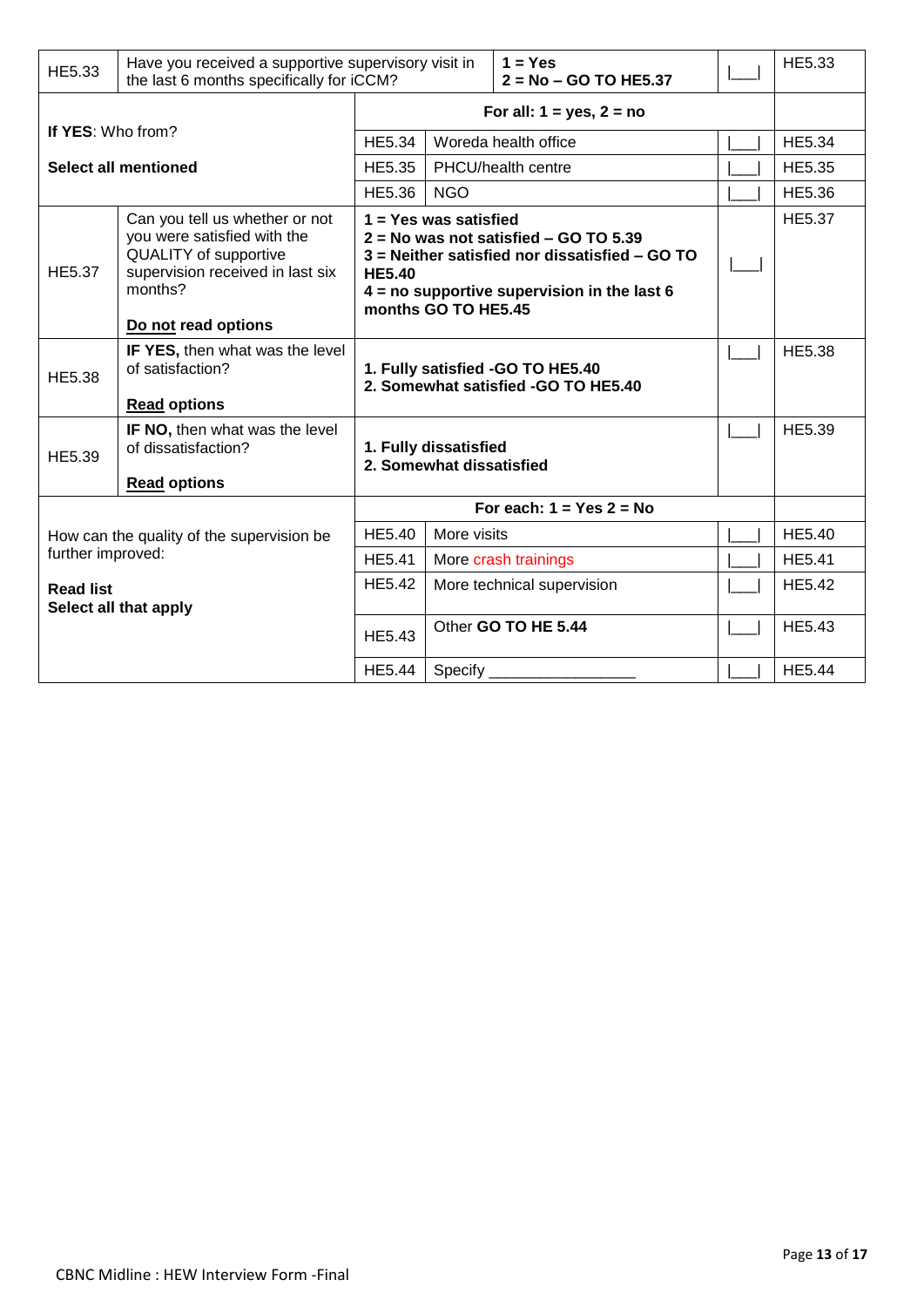#### **Interviewer:**

*I would now like to ask you some questions about Performance Review and Clinical Mentoring Meeting (PRCMM) By this I mean when NGO, health center and health post staff meet together to review records, discuss performance, and ways to improve your TECHNICAL skills and achieve targets for CBNC/ICCM?*

#### **INTERVIEWER: PLEASE STATE THE START AND END MONTHS THAT CAPTURE THE PAST 6 MONTHS FROM THE DATE OF THE INTERVIEW AND INSERT IT INTO THE QUESTION BELOW.**

#### **LAST 6 MONTHS: STATE THE START & END MONTHS**

#### **START MONTH**

#### **END MONTH \_\_\_\_\_\_\_\_\_\_\_\_\_\_\_**

| <b>HE5.45</b>                                                                                                       | In the past 6 months, did you<br>participate in a PRCMM<br>meeting, where the health<br>center, health post and/or NGO<br>staff met together to discuss<br>performance, targets, and ways<br>to improve HEWs' skills and<br>achieve targets specifically for<br>CBNC? | $1 = Yes$<br>$2 = No$<br>3 = No CBNC training - GO TO MODULE 6 |                                                                                        | <b>HE5.45</b>           |
|---------------------------------------------------------------------------------------------------------------------|-----------------------------------------------------------------------------------------------------------------------------------------------------------------------------------------------------------------------------------------------------------------------|----------------------------------------------------------------|----------------------------------------------------------------------------------------|-------------------------|
| <b>HE5.46</b>                                                                                                       | Since training of CBNC, have<br>you participated in any PRCM<br>meeting conducted in your<br>Health center catchment area?                                                                                                                                            | $1 = Yes$<br>$2 = No - GO TO MODEL 6$                          |                                                                                        | HE5.46                  |
| HE5.47                                                                                                              | Did the meeting extract data<br>from the HEW's 0-2 month<br>(newborn) registers?                                                                                                                                                                                      | $1 = Yes$<br>$2 = No$                                          |                                                                                        | <b>HE5.47</b>           |
| HE5.48                                                                                                              | At that meeting, did your health<br>center staff get a chance to<br>offer mentoring on how to<br>improve your newborn illness<br>management skills?                                                                                                                   | $1 = Yes$<br>$2 = No$                                          |                                                                                        | <b>HE5.48</b>           |
|                                                                                                                     |                                                                                                                                                                                                                                                                       |                                                                | For each: $1 = Yes$ 2 = No                                                             |                         |
|                                                                                                                     |                                                                                                                                                                                                                                                                       | HE5.49                                                         | Early identification of pregnancy                                                      | HE5.49                  |
|                                                                                                                     |                                                                                                                                                                                                                                                                       | HE5.50                                                         | <b>Focused ANC</b>                                                                     | HE5.50                  |
|                                                                                                                     |                                                                                                                                                                                                                                                                       | HE5.51                                                         | Promotion of institutional delivery                                                    | <b>HE5.51</b>           |
|                                                                                                                     |                                                                                                                                                                                                                                                                       | <b>HE5.52</b>                                                  | Safe and clean delivery                                                                | <b>HE5.52</b>           |
| Did that meeting cover discussions on<br>performance and targets on the following?<br><b>Read all the following</b> |                                                                                                                                                                                                                                                                       | HE5.53                                                         | Immediate newborn care including cord<br>care (chlorohexidine)                         | HE5.53                  |
|                                                                                                                     |                                                                                                                                                                                                                                                                       | HE5.54                                                         | Recognition of asphyxia, initial<br>stimulation and resuscitation of<br>newborn babies | HE5.54                  |
|                                                                                                                     |                                                                                                                                                                                                                                                                       | HE5.55                                                         | Management of diarrhea among<br>neonate                                                | HE5.55                  |
|                                                                                                                     |                                                                                                                                                                                                                                                                       | HE5.56                                                         | Breast feeding among neonate                                                           | HE5.56                  |
|                                                                                                                     |                                                                                                                                                                                                                                                                       | <b>HE5.57</b>                                                  | Immunization among neonate                                                             | HE5.57                  |
|                                                                                                                     |                                                                                                                                                                                                                                                                       | HE5.58                                                         | Management of hypothermia                                                              | HE5.58                  |
|                                                                                                                     |                                                                                                                                                                                                                                                                       | HE5.59                                                         | Management of pre-term and/or low                                                      | HE5.59<br>Page 14 of 17 |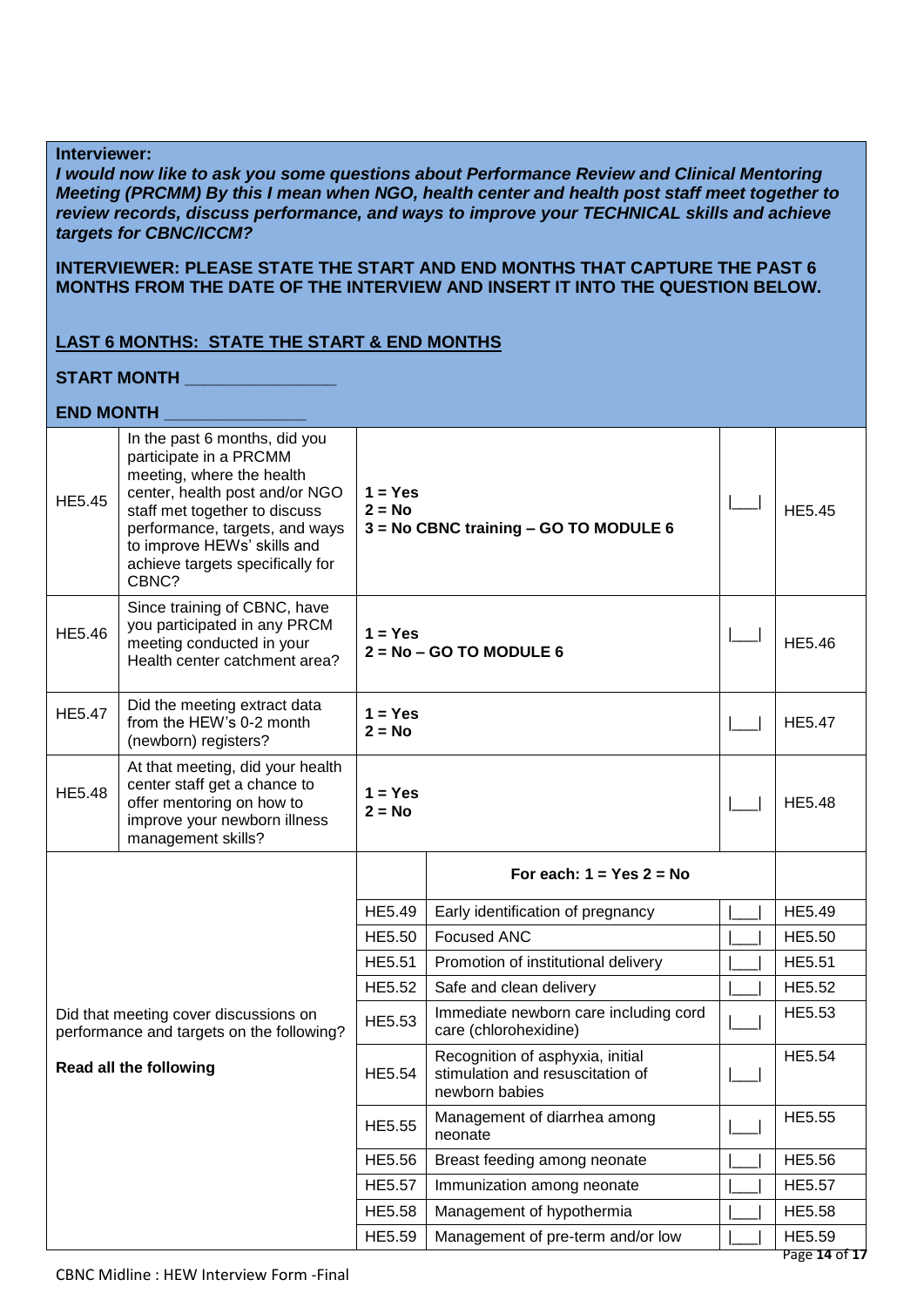|  |        | birth weight neonates                         |               |
|--|--------|-----------------------------------------------|---------------|
|  | HE5.60 | Management of neonatal/very severe<br>disease | <b>HE5.60</b> |
|  | HE5.61 | Register review                               | HE5.61        |
|  | HE5.62 | Community level observation                   | HE5.62        |

## **MODULE 6: HEWS SERVICES PROVIDED IN THE LAST 3 MONTHS**

**Interviewer:** *I would now like to ask you about the services you provided in the last 3 months.*

**REFER TO HEW'S RECORD BOOKS (AT THE HEALTH POST REGISTERS) TO COMPLETE THE FOLLOWING; ONLY COUNT EVENTS ATTENDED BY THE SPECIFIC HEW BEING INTERVIEWED:**

**INTERVIEWER: PLEASE STATE THE START AND END MONTHS THAT CAPTURE THE PAST 3 MONTHS FROM THE DATE OF THE INTERVIEW AND INSERT IT INTO THE QUESTION BELOW.** 

## **LAST 3 MONTHS: STATE THE START & END MONTHS**

#### **START MONTH \_\_\_\_\_\_\_\_\_\_\_\_\_\_\_\_**

#### **END MONTH \_\_\_\_\_\_\_\_\_\_\_\_\_\_\_**

| <b>HE6.1</b> | Did you conduct pregnant<br>women conference in the<br>community in the last 3<br>months?            | $1 = Yes$<br>$2 = No - GO TO HE6.5$                                                                                          | <b>HE6.1</b> |
|--------------|------------------------------------------------------------------------------------------------------|------------------------------------------------------------------------------------------------------------------------------|--------------|
| HE6.2        | How regularly do you conduct<br>the pregnant women's<br>conference?                                  | $1 =$ Once a week<br>$2 = Every two weeks$<br>$3 =$ Once a month<br>$4 = Every other month$<br>$5 =$ Once every three months | HE6.2        |
| HE6.3        | In the last pregnant women<br>conference, how many women<br>in your catchment area were<br>pregnant? | <b>Enter number</b><br>Enter 999 if don't know                                                                               | HE6.3        |
| <b>HE6.4</b> | Among them, how many of<br>them attended the pregnant<br>women's conference?                         | <b>Enter number</b>                                                                                                          | HE6.4        |
| <b>HE6.5</b> | Did you provide ANC to any<br>women in the last three<br>months?                                     | $1 = Yes$<br>$2 = No - GO TO HE6.7$                                                                                          | <b>HE6.5</b> |
| HE6.6        | IF YES: how many?                                                                                    | <b>Enter number</b>                                                                                                          | HE6.6        |
| <b>HE6.7</b> | Did you refer any pregnant                                                                           | $1 = Yes$                                                                                                                    | HE6.7        |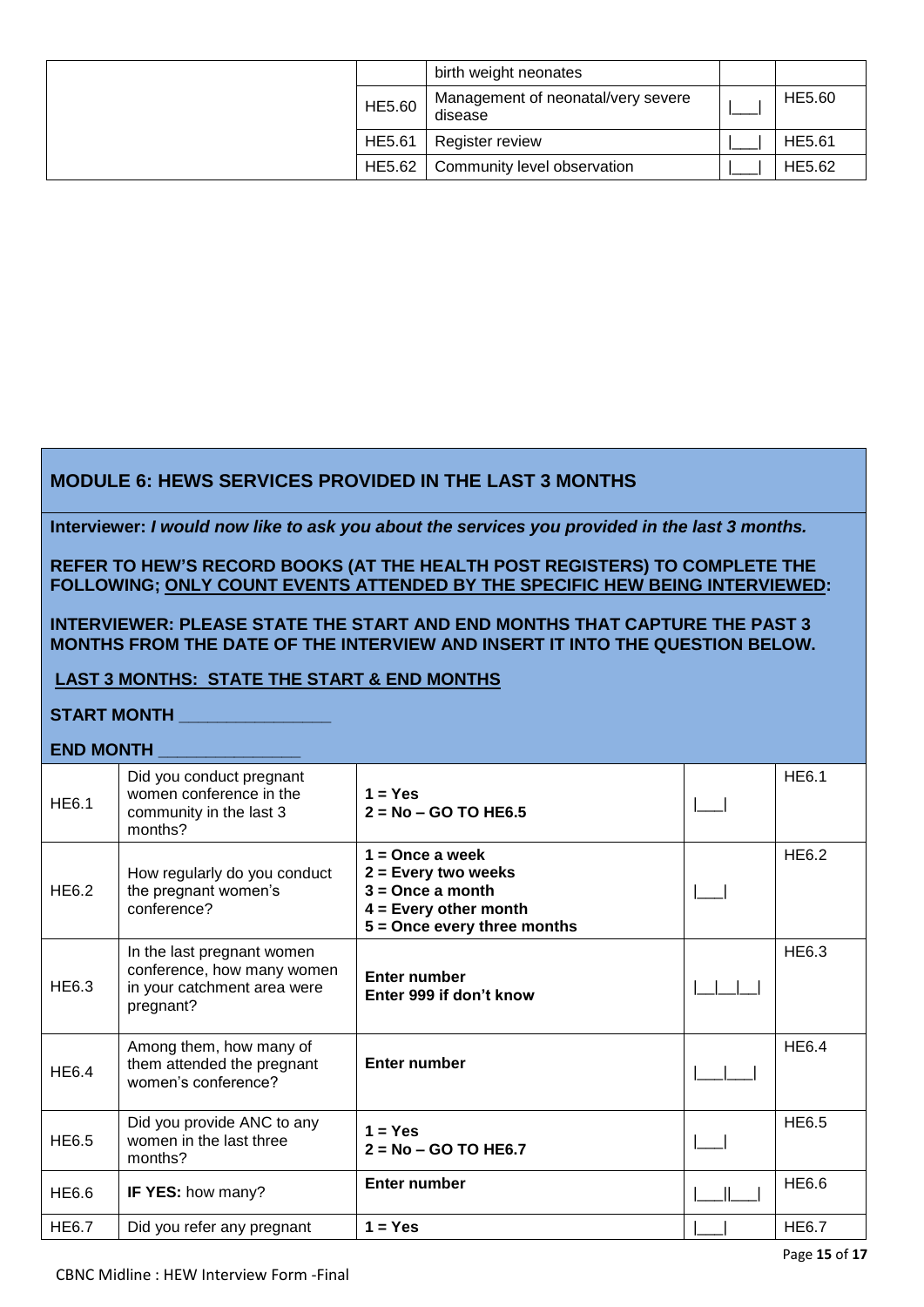|              | women from this health post to<br>a health center or hospital in<br>the last three months?                                  | $2 = No - GO TO HE6.9$                                                                         |              |              |
|--------------|-----------------------------------------------------------------------------------------------------------------------------|------------------------------------------------------------------------------------------------|--------------|--------------|
| <b>HE6.8</b> | IF YES: how many?                                                                                                           | <b>Enter number</b>                                                                            | $\mathbf{H}$ | <b>HE6.8</b> |
| <b>HE6.9</b> | Did you see any women to<br>provide postpartum care in the<br>last three months?                                            | $1 = Yes$<br>$2 = No - GO TO HE6.11$                                                           |              | HE6.9        |
| HE6.10       | IF YES: How many women did<br>you see for postpartum care in<br>the last three months?                                      | <b>Enter number</b>                                                                            |              | HE6.10       |
| HE6.11       | Did you refer any post partum<br>women from this health post to<br>a health center or hospital in<br>the past three months? | $1 = Yes$<br>$2 = No - GO TO HE6.13$                                                           |              | HE6.11       |
| HE6.12       | IF YES: How many?                                                                                                           | <b>Enter number</b>                                                                            |              | HE6.12       |
| HE6.13       | Did you see any newborns to<br>provide a postnatal check for in<br>the last three months?                                   | $1 = Yes$<br>$2 = No - GO TO HE6.15$                                                           |              | HE6.13       |
| HE6.14       | <b>IF YES:</b> How many newborns<br>did you provide a postnatal<br>check for in the last three<br>months?                   | <b>Enter number</b>                                                                            |              | HE6.14       |
| HE6.15       | Did you refer any newborns<br>from this health post to a health<br>center or hospital in the past<br>three months?          | $1 = Yes$<br>$2 = No - GO TO HE6.17$                                                           |              | HE6.15       |
| HE6.16       | IF YES: How many?                                                                                                           | <b>Enter number</b>                                                                            |              | HE6.16       |
| HE6.17       | Did you give care for prevention<br>of hypothermia in the last three<br>months?                                             | $1 = Yes$<br>$2 = No - GO TO HE6.19$                                                           |              | HE6.17       |
| HE6.18       | IF YES: How many?                                                                                                           | <b>Enter number</b>                                                                            |              | HE6.18       |
| HE6.19       | Did you give care for<br>management of hypothermia in<br>the last three months?                                             | $1 = Yes$<br>$2 = No - GO TO HE6.21$                                                           |              | HE6.19       |
| HE6.20       | IF YES: How many?                                                                                                           | <b>Enter number</b>                                                                            |              | HE6.20       |
| HE6.21       | Did you provide care for pre-<br>term and/or low birth weight<br>neonates in the last three<br>months?                      | $1 = Yes$<br>$2 = No - GO TO HE6.23$                                                           |              | HE6.21       |
| HE6.22       | IF YES: How many?                                                                                                           | <b>Enter number</b>                                                                            |              | HE6.22       |
| HE6.23       | Did you identify newborns with<br>suspected very severe disease<br>in the last three months?                                | $1 = Yes$<br>$2 = No - GO TO HE6.25$                                                           |              | HE6.23       |
| HE6.24       | IF YES: How many?                                                                                                           | <b>Enter number</b>                                                                            |              | HE6.24       |
| HE6.25       | Did you treat newborns with<br>suspected very severe disease<br>in the last three months?                                   | $1 = Yes$<br>$2 = No - GO TO HE6.28$<br>3 = Antibiotics not available - GO TO<br><b>HE6.28</b> |              | HE6.25       |
| HE6.26       | IF YES: how many?                                                                                                           | <b>Enter number</b>                                                                            |              | HE6.26       |
| HE6.27       | IF YES: how many completed<br>the treatment at the health<br>post?                                                          | <b>Enter number</b>                                                                            |              | HE6.27       |
| HE6.28       | Did you refer any newborns<br>from this health post to a health<br>center or hospital for very                              | $1 = Yes$<br>$2 = No - GO TO HE6.30$                                                           |              | HE6.28       |